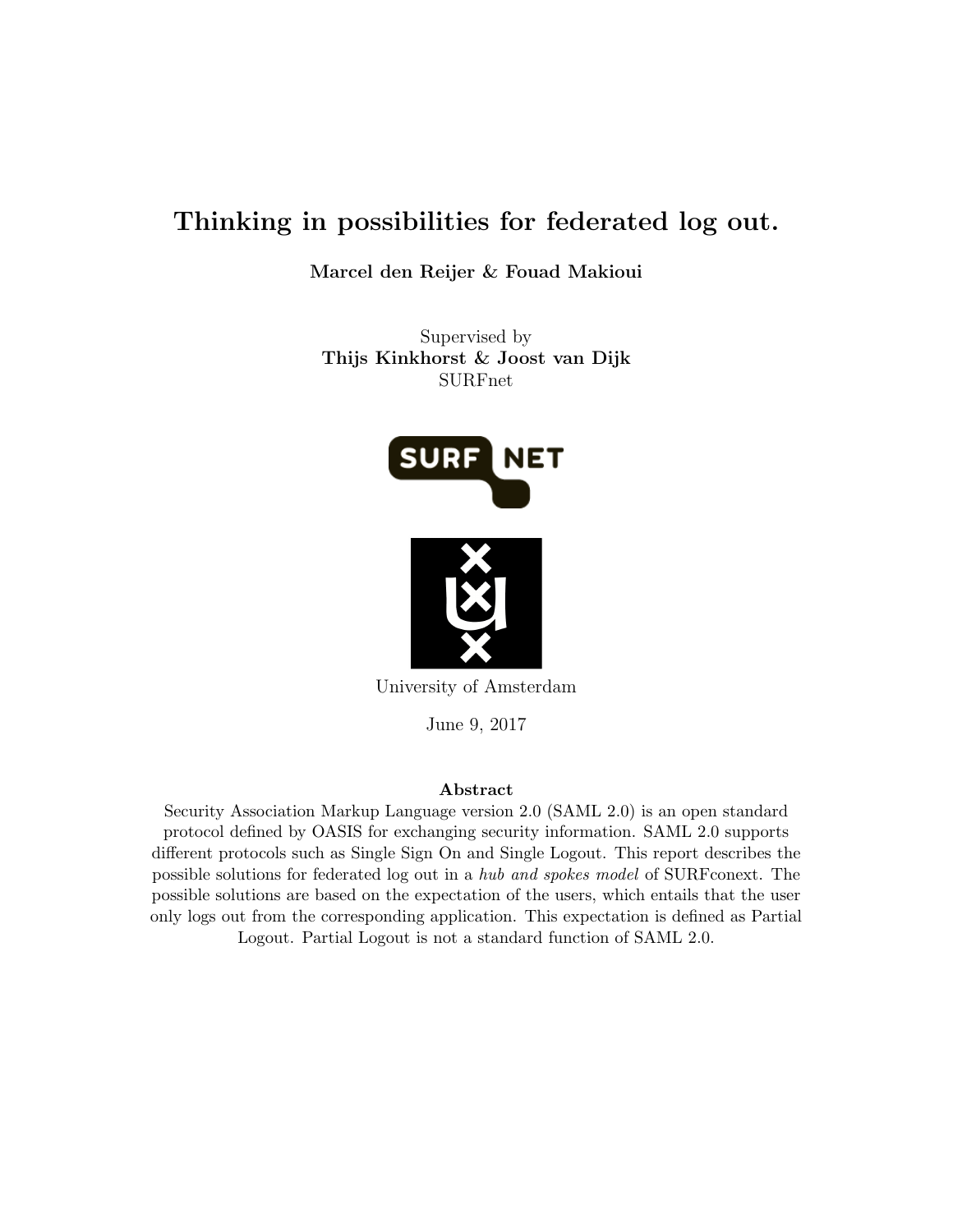# Contents

| $\mathbf{1}$ | Introduction                                                                                                | $\bf{3}$        |  |  |
|--------------|-------------------------------------------------------------------------------------------------------------|-----------------|--|--|
|              | 1.1                                                                                                         | $\overline{4}$  |  |  |
|              | 1.2                                                                                                         | $\overline{4}$  |  |  |
| $\bf{2}$     | <b>Related Work</b>                                                                                         |                 |  |  |
| 3            | Desk Research                                                                                               | 6               |  |  |
|              | 3.1                                                                                                         | $6\phantom{.}6$ |  |  |
|              | 3.1.1                                                                                                       | $6\phantom{.}6$ |  |  |
|              | 3.1.2                                                                                                       | $6\phantom{.}6$ |  |  |
|              | 3.1.3                                                                                                       | $\overline{7}$  |  |  |
|              | 3.2<br>Single Sign On $\dots \dots \dots \dots \dots \dots \dots \dots \dots \dots \dots \dots \dots \dots$ | $\overline{7}$  |  |  |
|              | The definition of Single Sign On $\dots \dots \dots \dots \dots \dots \dots$<br>3.2.1                       | $\overline{7}$  |  |  |
|              | 3.2.2                                                                                                       | $8\,$           |  |  |
|              | 3.3<br>Single Logout $\ldots \ldots \ldots \ldots \ldots \ldots \ldots \ldots \ldots \ldots \ldots \ldots$  | 9               |  |  |
|              | Single Logout definition $\ldots \ldots \ldots \ldots \ldots \ldots \ldots \ldots$<br>3.3.1                 | 9               |  |  |
|              | 3.3.2                                                                                                       | 12              |  |  |
|              | 3.3.3                                                                                                       | 13              |  |  |
|              | 3.3.4                                                                                                       | 13              |  |  |
|              | 3.4                                                                                                         | 13              |  |  |
| 4            | Methodology<br>16                                                                                           |                 |  |  |
| 5            | Results                                                                                                     | 17              |  |  |
|              | 5.1                                                                                                         | 17              |  |  |
|              | 5.2                                                                                                         | 18              |  |  |
|              | Disabling Single Sign $On \ldots \ldots \ldots \ldots \ldots \ldots \ldots$<br>5.2.1                        | 19              |  |  |
|              | Defining a new protocol for Partial Logout $\dots \dots \dots \dots \dots$<br>5.2.2                         | 19              |  |  |
|              | Using the Single Logout protocol for Partial Logout $\dots \dots$<br>5.2.3                                  | 20              |  |  |
|              | ForceAuthn option in the authentication request $\dots \dots \dots$<br>5.2.4                                | 26              |  |  |
|              | Experiments & Results<br>5.3                                                                                | 27              |  |  |
|              | 5.3.1                                                                                                       | 27              |  |  |
|              | 5.3.2                                                                                                       | 28              |  |  |
|              | Experiments 3 between the Identity Provider and SURF<br>conext $\hfill\ldots$<br>5.3.3                      | 28              |  |  |
| 6            | Conclusion                                                                                                  | 29              |  |  |
| 7            | <b>Discussion</b>                                                                                           |                 |  |  |
|              |                                                                                                             | 29              |  |  |
| 8            | <b>Future Work</b>                                                                                          | 30              |  |  |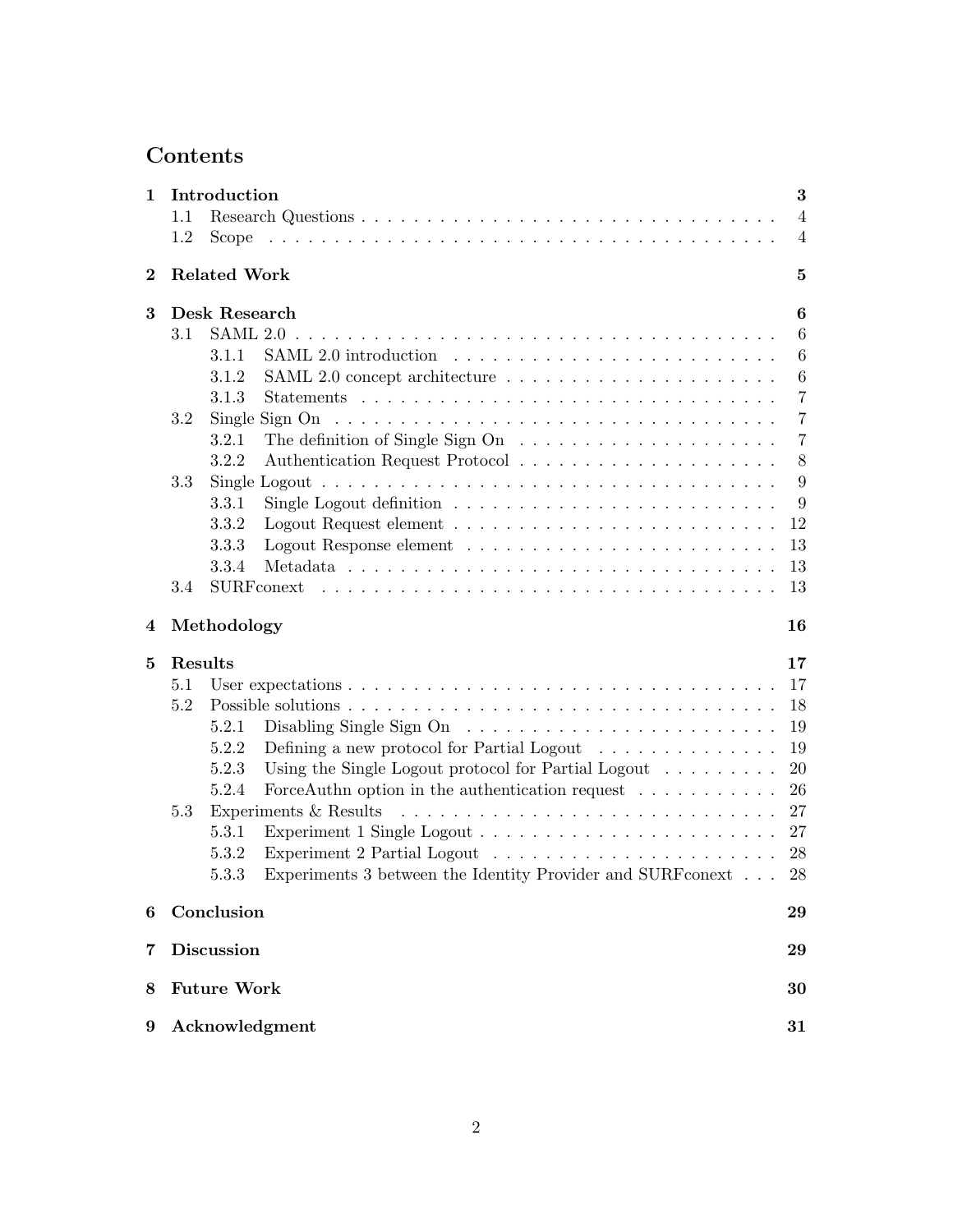## <span id="page-2-0"></span>1 Introduction

Most systems are protected by a form of authentication/authorization technology. For users to be able to access their resources, they must verify their identity by some form of authentication. There are several methods to provide authentication to a system. The most common authentication method is username/password authentication. Other methods are authenticating with bio metric data such as fingerprints/iris scans, smart cards, soft or hard tokens and certificates.[\[1\]](#page-31-0)

There is a need for a federated identity infrastructure to manage the user's access (authentication) to multiple systems and to be able to keep the identities across different systems manageable. A federated identity infrastructure links a person's digital identity and attributes to a stored multiple distinct identity management systems. [\[7\]](#page-31-1)

Federated identity makes it possible to decouple the authentication and authorization functions. The applications do not need to store user credentials, because the user credentials are stored by the authority server. The benefit for the users is that the users have one identity for accessing different applications.

Single Sign On can be implemented in a federated infrastructure, this gives the users the benefit that the users only needs to authenticate once by applications that are part of the federation.[\[5\]](#page-31-2)

There are two major protocols in federated identity for web authentication: SAML 2.0 and OpenID connect.[\[5\]](#page-31-2)

This research will mainly focus on the SAML 2.0 protocol, because this is currently the most implemented in identity federation for higher education and research.[\[3\]](#page-31-3) SAML 2.0 stands for Security Assertion Markup Language version 2.0 and is an open-standard protocol based on XML for exchanging security data between three parties: Service Provider, Identity Provider and the user agent. SAML 2.0 is developed by OASIS and the latest official version released on March 2005. SAML can be used to implement Single Sign On and/or Single Logout.[\[2\]](#page-31-4)

The SAML 2.0 protocol provides a possibility for Single Logout (Aslo called Single Logout protocol)[\[9\]](#page-31-5). The Single Logout allows users to terminate their session. This is propagated to all services that shared the session. This works if all sessions of the user are responding on the logout request of the Identity Provider. The Single Logout as defined in the SAML 2.0 is not implemented often.[\[14\]](#page-31-6)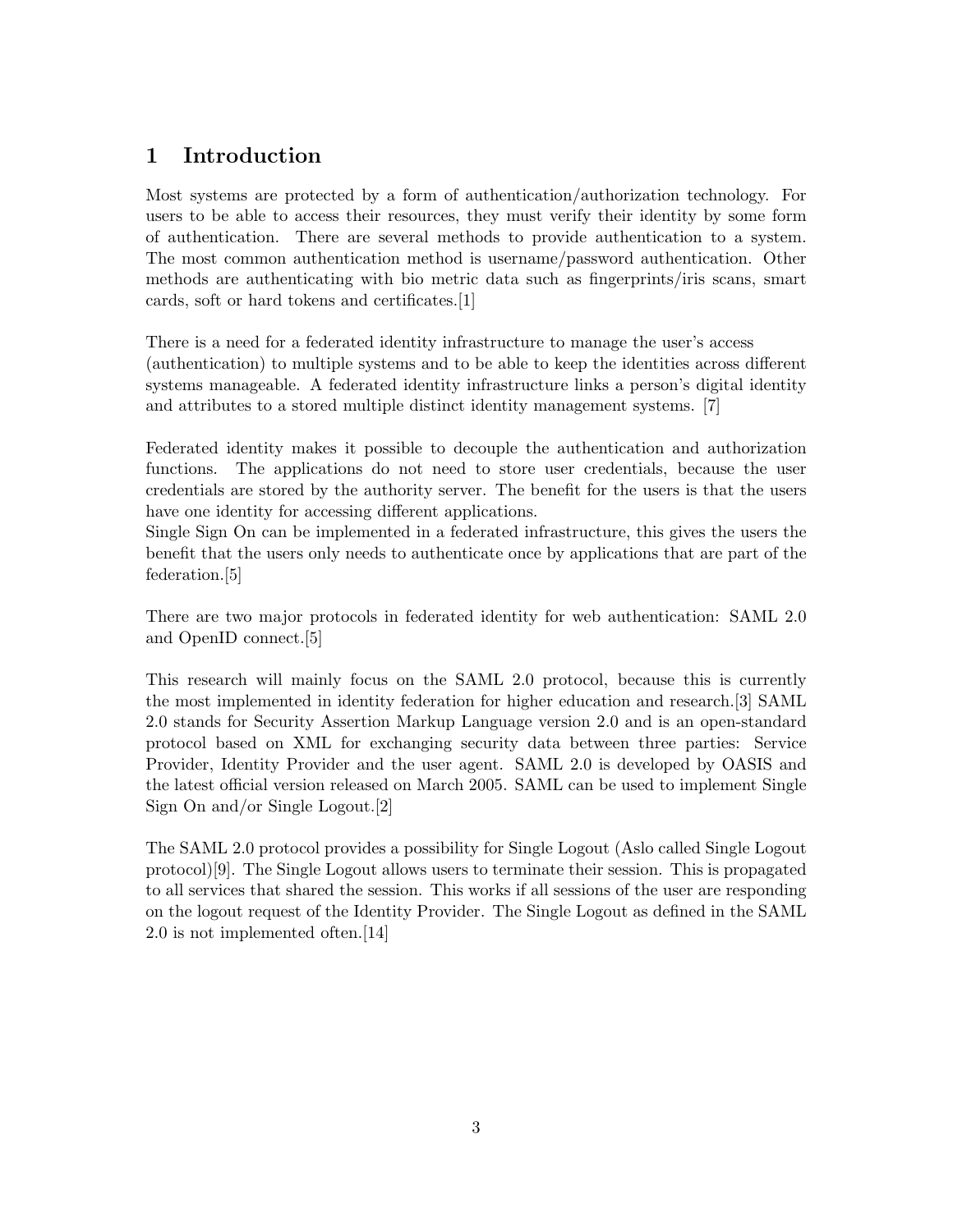## <span id="page-3-0"></span>1.1 Research Questions

It is clear that Single Logout is not often implemented.[\[14\]](#page-31-6) The idea behind this project is to research which possibilities there are for logout in a federation. Therefore, our main research question is:

### • What are the possibilities for Federated log out?

This main research question is supported by the following sub-questions:

- What do the users expect when they log out of a Service Provider?
- Which possible solutions provide (at least some of) the user's expectations?

- Specified with the pros and cons in the field of technical implementation and feasibility.

• Which solution(s) is/are the most feasible one(s)?

- Verify that the most feasible one can work in a proof of concept.

## <span id="page-3-1"></span>1.2 Scope

This research project focuses on finding a possible solution for the problem, which is discussed in the introduction. The case of this project refers to SURFnet and its environment as described in section [3.4.](#page-12-2) The solution must work on SAML 2.0 in a hub and spoke model. If there is more than one solution, the best solution will be tested in a proof of concept. The experiment will be performed on the two most used Identity Providers applications by the providers that are connected to SURFconext which are Microsoft ADFS and SimpleSAMLphp. Figure [1](#page-3-2) illustrates the product overview<sup>[1](#page-3-3)</sup> of the connected Identity Providers.

<span id="page-3-2"></span>

Figure 1: SURFconext - Identity Providers product overview (13 January 2017) [\[4\]](#page-31-7)

<span id="page-3-3"></span> $1$ on 13 January 2017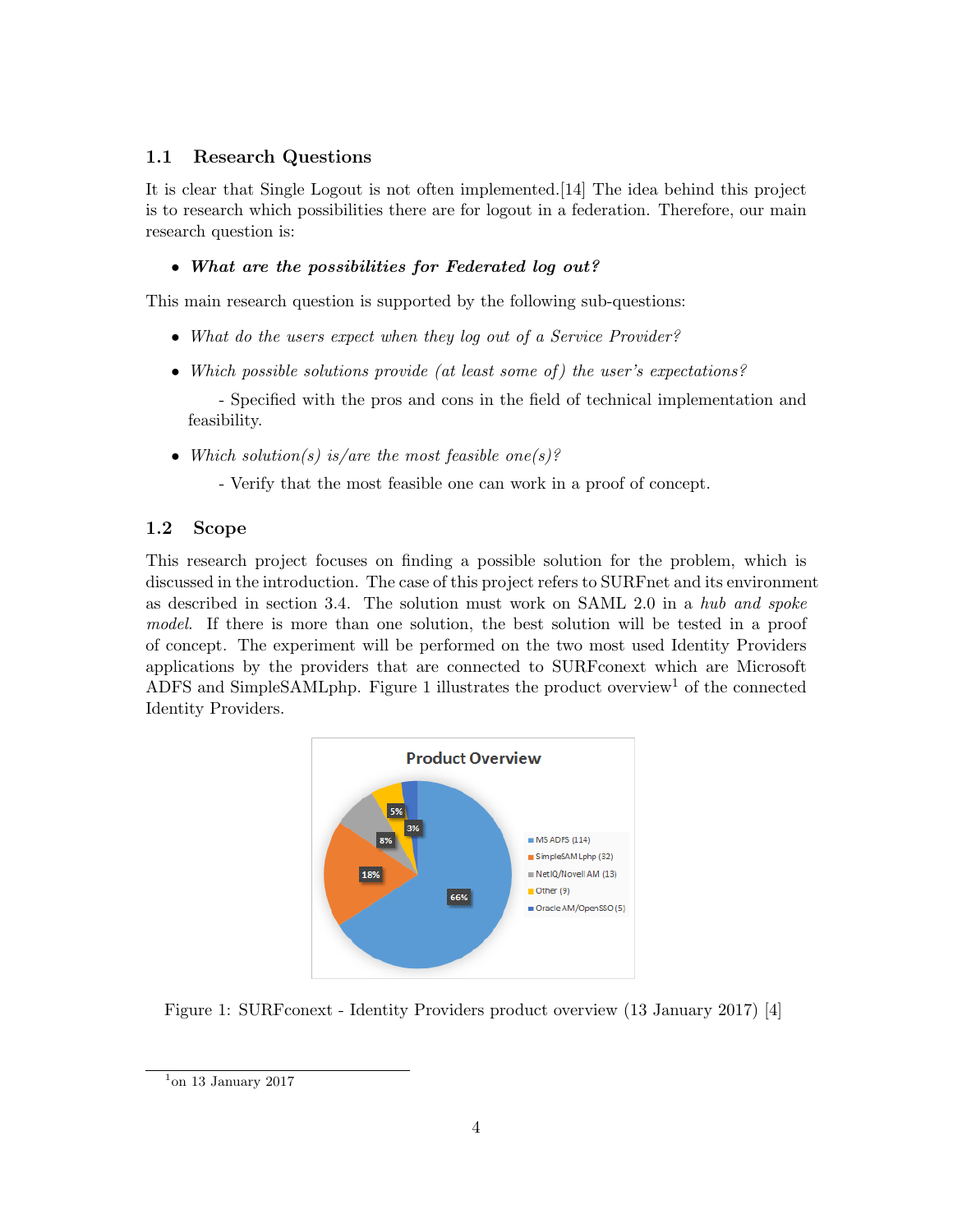## <span id="page-4-0"></span>2 Related Work

"Shibboleth is among the world's most widely deployed federated identity solutions, connecting users to applications both within and between organizations."[\[15\]](#page-31-8) Shibboleth project has done some research in the field of Single Logout and has written an article about unfamiliar problems. Shibboleth $[15]$  discussed only the practical issues that may occur. The article "SLOissues" begins with an introduction of web application sessions. Shibboleth[\[15\]](#page-31-8) claims that:

"most web-based applications store data about the currently active users within memory and index this collection of data with randomly generated number called a SESSIONID. The SESSIONID is in a normal way stored in a browser cookie so that each time the user returns the cookie is presented to the application and the application can find the relevant current session data."

Shibboleth mentioned some technical difficulties for Single Logout. These difficulties can be classified in three categories. The first category is the Front-Channel bindings revisited. What happened when an HTTP error is encountered during the HTTP sessions, while information is being transported. Shibboleth mentioned some other issues when Front-Channel bindings in SAML 2.0 is used. The second category concern the Back-channel bindings. Also these issues, which may occur are also related to sessions. The third category is the SAML versions. Only SAML 2.0 supports Single Logout, so all parties have to support SAML 2.0.[\[15\]](#page-31-8) According to Shibboleth[15]:

"When presented with these issues many individuals offer a protocol where only the initiating Service Provider and the Identity Provider communicate. The goal is to destroy the Service Provider and the Identity Provider its sessions so that users would have to re-authenticate if they visit that Service Provider again."

SURFnet did some research about federated logout. The conclusion of the research was that SAML 2.0 did not have a proper solution for federated logout. SURFnet decided that they don't support the logout possibility as specified by SAML 2.0. [\[21\]](#page-32-0)

Sanna Suoranta et al. did research about Logout in Single Sign On Systems. Their conclusion is: "Standardization organizations, web browser vendors, and service developers should consider also the termination of the sessions." According to them the solution lies in enhanced cookie management in web browsers and a unified user interface for logout.[\[14\]](#page-31-6)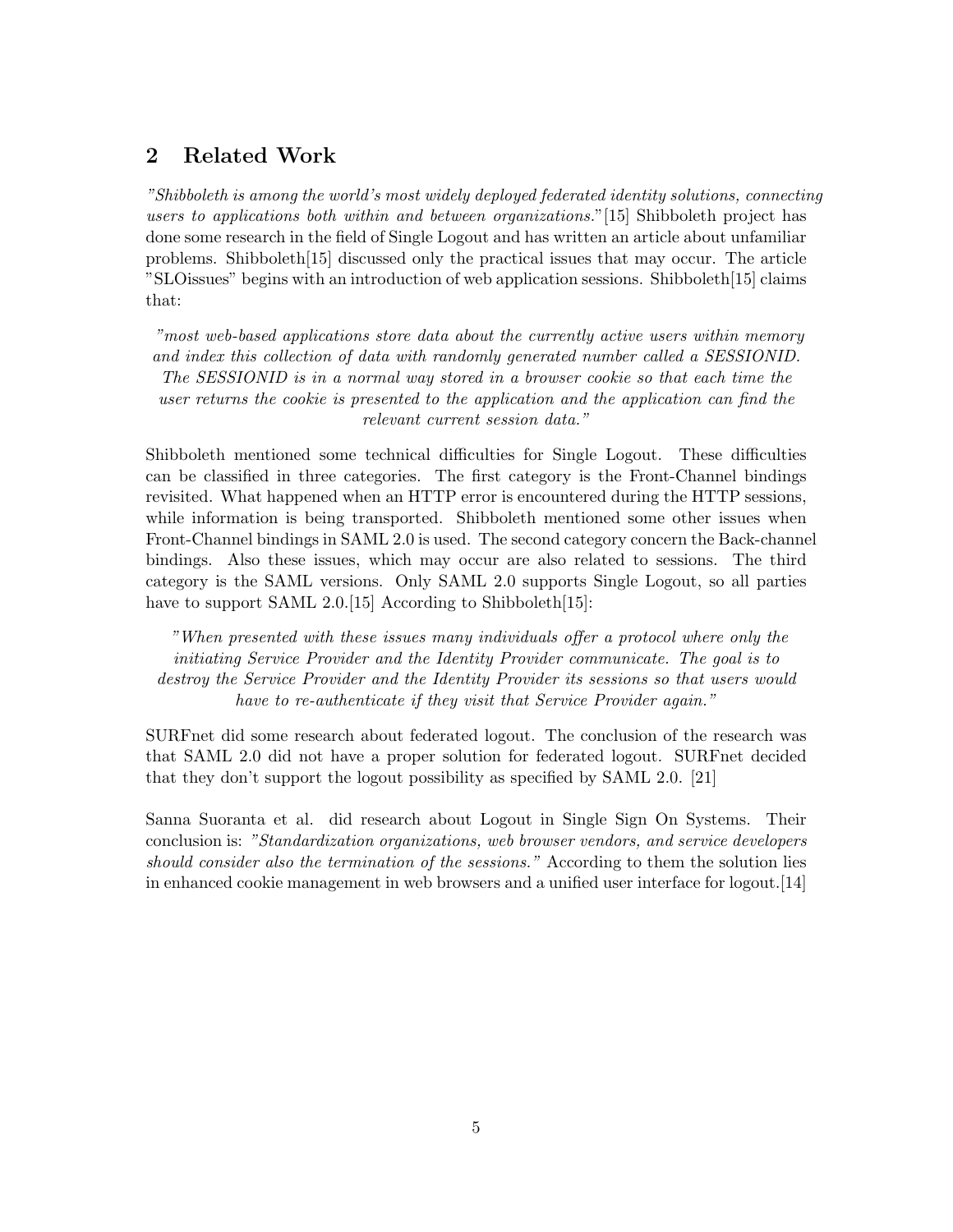## <span id="page-5-0"></span>3 Desk Research

#### <span id="page-5-1"></span>3.1 SAML 2.0

#### <span id="page-5-2"></span>3.1.1 SAML 2.0 introduction

SAML 2.0 is an XML based open-standard protocol for exchanging security information between parties. The standard defines and describes the syntax and rules for requesting, creating and transferring with security information between or across security domain boundaries using trusts. There are three participants when SAML is used. These SAML participants are the SAML asserting party, the SAML replying party and the user. The SAML asserting party makes assertions and is also known as the SAML authority or Identity Provider. The SAML relying party is a system entity that uses received assertions from the SAML authority. The relying party also called a Service Provider. Another SAML participant is the user also called principal which runs a web browser or SAML-enabled application.[\[12\]](#page-31-9)

#### <span id="page-5-3"></span>3.1.2 SAML 2.0 concept architecture

The concept architecture of SAML 2.0 consists of "building-block" components. When the components are put together, it can supports a number of use cases. If there is a trust relationship between the parties, then SAML authority permits transfer of user's identity, authentication, attribute and authorization information. The Identity Provider is the party where the user identity is stored. The SAML assertion XML schema describes the valid structure and contents of an assertions. Figure [2](#page-5-4) illustrates an architecture overview of SAML 2.0.[\[12\]](#page-31-9)



<span id="page-5-4"></span>Figure 2: SAML 2.0 - Architecture [\[12\]](#page-31-9)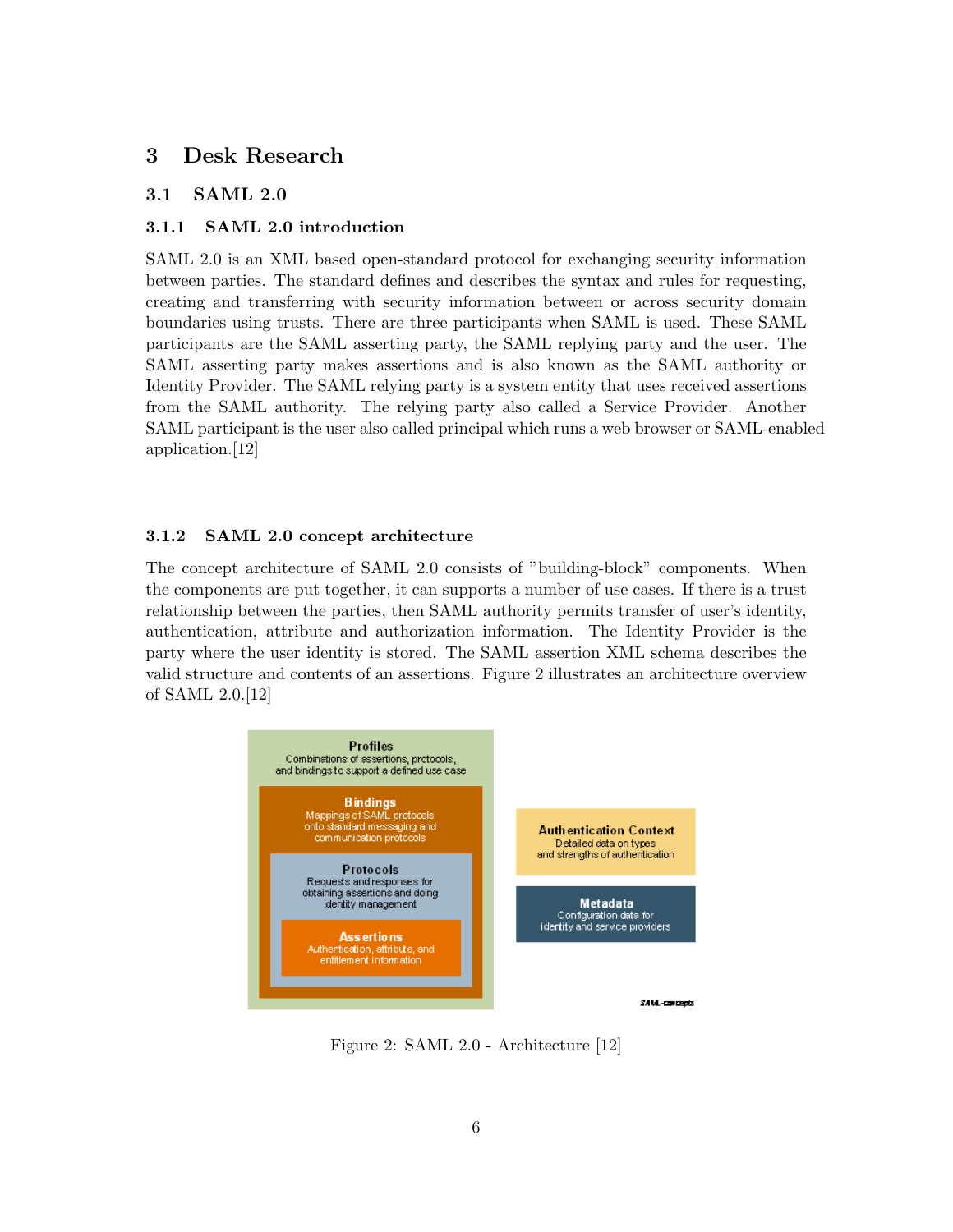The SAML 2.0 architecture contains six parts with Protocols and Assertions known as the SAML Core. The following parts are[\[12\]](#page-31-9):

- Assertions: Contains information about the user. This information can be authentication, attributes or entitlement information. An assertion is a package of information that supplies zero or more statements made by a SAML authority.
- Protocols: Defines the SAML requests and responses appropriate.
- Bindings: Defines how SAML messages can be transported (for example over HTTP with SOAP) between participants.
- Profiles: Define how the components SAML assertions, protocols and bindings are combined.
- Metadata: Contains its own XML schema. This schema is used to express and share configuration information between SAML parties. This configuration data contains the identifiers, supported identity attributes and encryption or signing information.
- Authentication Context: Contains detailed information about types and security strengths of authentication.

### <span id="page-6-0"></span>3.1.3 Statements

There are three kinds of statements that can be carried within an assertion. The first statement is authentication, which is created by the party where the user successfully is authenticated. The second statement is authorization, which contains the kind of information about the authenticated users with its permissions. The third statement is attribute, which contains the kind of specific information about a subject with identifying properties.[\[12\]](#page-31-9)

## <span id="page-6-1"></span>3.2 Single Sign On

## <span id="page-6-2"></span>3.2.1 The definition of Single Sign On

Single Sign On is a concept whereby a user authenticates against an Identity Provider once and gets access to several Service Providers. To implement Single Sign On, SAML Authentication Request Protocol is used in the background in conjunction with a front-channel binding such as HTTP Redirect, HTTP POST or HTTP Artifact. The Single Sign On concept is handled by the Identity Providers, which keeps the sessions information of the users.[\[11\]](#page-31-10) Figure [3](#page-7-1) illustrates a basic template of Single Sign On.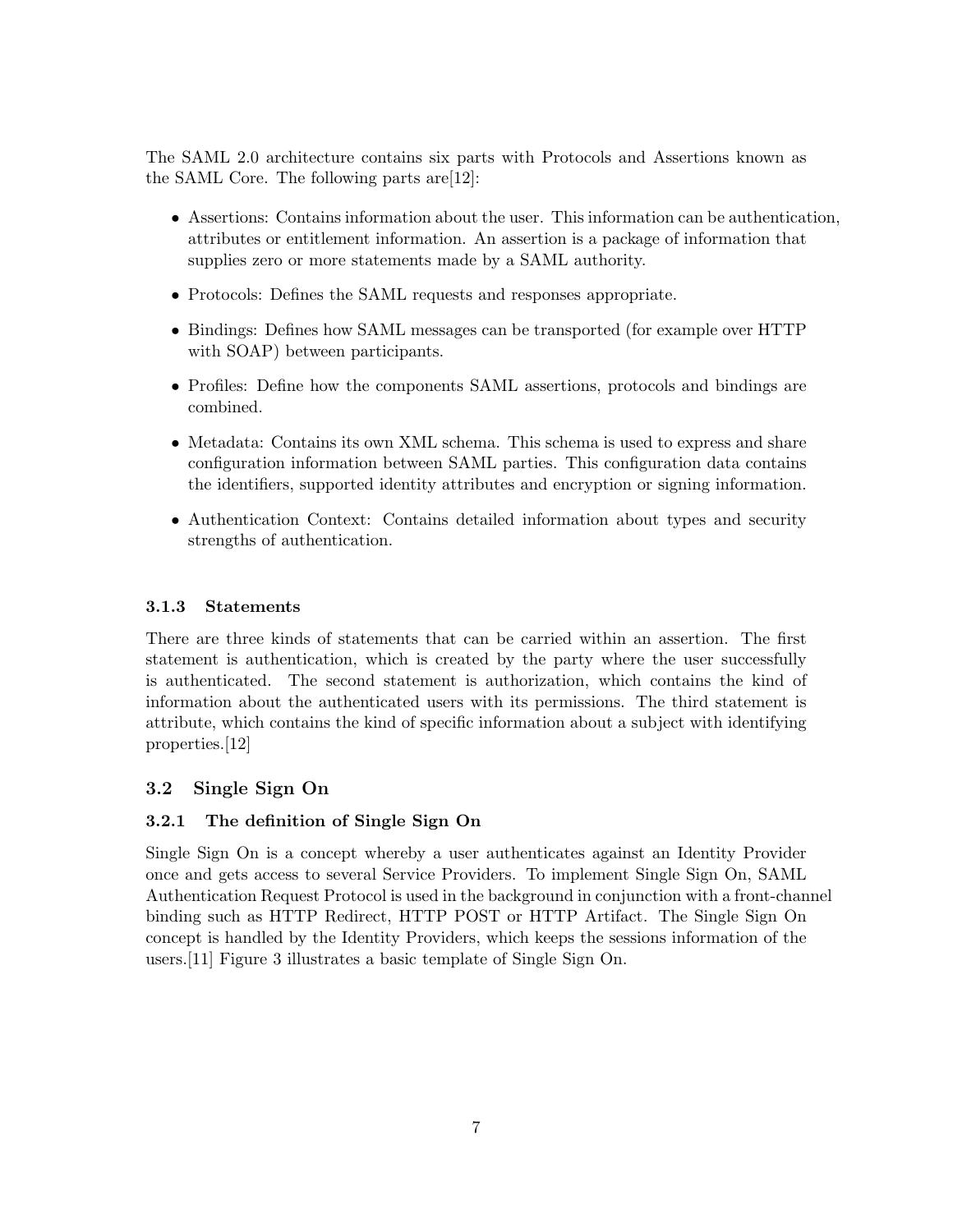

<span id="page-7-1"></span>Figure 3: SAML 2.0 - Single Sign On [\[11\]](#page-31-10)

- 1. The user initiates a login request.
- 2. The Service Provider determines the Identity Provider and which binding it can use.
- 3. The Service Provider sends an authentication request via the user agent to the determined Identity Provider.
- 4. The user is identified by the Identity Provider.
- 5. The Identity Provider sends a response message to the Service Provider via the user agent.
- 6. Based on the Identity Provider the Service Provider may respond to the user agent with its own status code.

#### <span id="page-7-0"></span>3.2.2 Authentication Request Protocol

The first SAML message is a <AuthnRequest> message request and this message contains an <Issuer> element. This element contains the unique identifier of the requesting Service Provider. The authentication request needs to conform the Identity Providers requirements. If the request does not conform the requirements the Identity Provider respond with a response message, which contains a specific error status code. According to OASIS[\[11\]](#page-31-10) the <AuthnRequest> message may be signed if the HTTP Artifact binding is used. Authentication of the parties is optional but when they are not authenticated, signed or integrity protected, they must not be trusted. When an error occurs during responding, then the response message contains no assertions.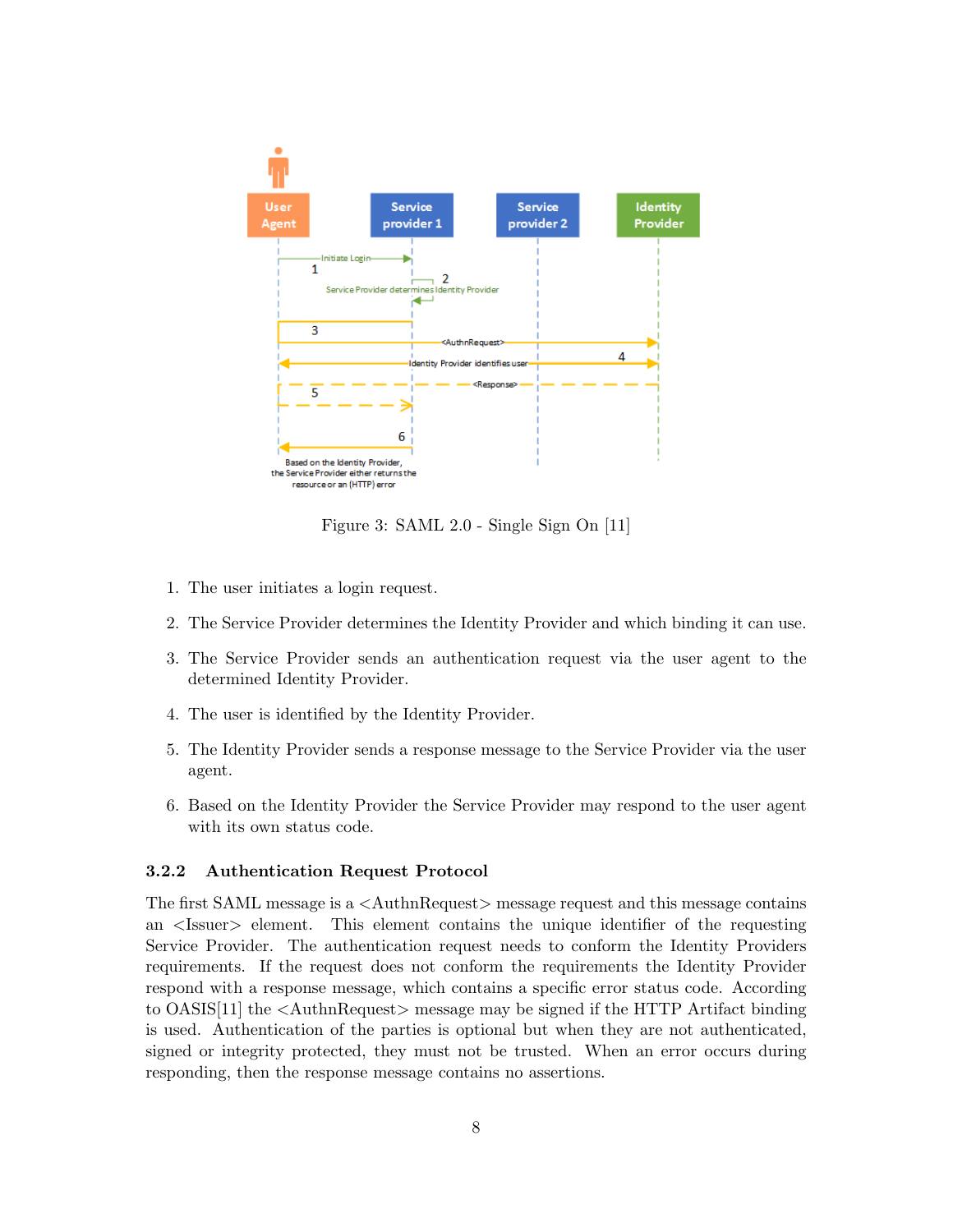If the request is successful, then every response element has to conform to the following rules: [\[11\]](#page-31-10)

- The  $\leq$ Issuer  $\geq$  element may be omitted, but if it is present then it must contain a unique identifier.
- The response must have at least one  $\langle$  Assertions $\rangle$  element. The  $\langle$  Assertions $\rangle$  must contain one or more <AuthnStatement>.
- The  $\lt$ AuthnStatement must contain a  $\lt$ Subject belement with at least one <SubjectConfirmation> element containing a <Method>.
- If the assertions or responses includes a signature, the Service Provider has to verify them.
- The Service Provider must verify the  $\langle\text{Recipient}\rangle$  attribute in any carrier <SubjectConfirmationData> matches the assertion consumer service URL.
- The Service Provider must verify that the  $\langle NotOnOrAfter| > attribute in any carrier$ <SubjectConfirmationData> has not expired, subject to allowable clock skew between the providers.
- The provided assertions must be signed when the HTTP POST binding is used to deliver the  $\langle$ Response $\rangle$  messages by the Service Provider and must protect the messages against replaying of the messages.
- The metadata defines different kinds of endpoint elements for Single Sign On to describe the supported bindings, locations certificate and signatures. These locations can be used by Service Providers to send request to an Identity Provider.

#### <span id="page-8-0"></span>3.3 Single Logout

#### <span id="page-8-1"></span>3.3.1 Single Logout definition

The Single Logout protocol, which is described in section 3.7 of the SAML core and section 4.4 of the SAML profiles. OASIS[\[10\]](#page-31-11) [\[11\]](#page-31-10) says:

"The Single Logout protocol provides a message exchange protocol by which all sessions provided by a particular session authority are near-simultaneously terminated."

In the Single Logout protocol different participants participate. The first one is the principal, which refers to the (end) user, the second one is the session participant which refers to the Service Provider and the last participant is the session authority, which refers to the Identity Providers or users. [\[10\]](#page-31-11)

In Single Logout, the principal has an authenticated session with session participants and session authorities. Figure [4](#page-9-0) illustrates a high-level view of an authenticated session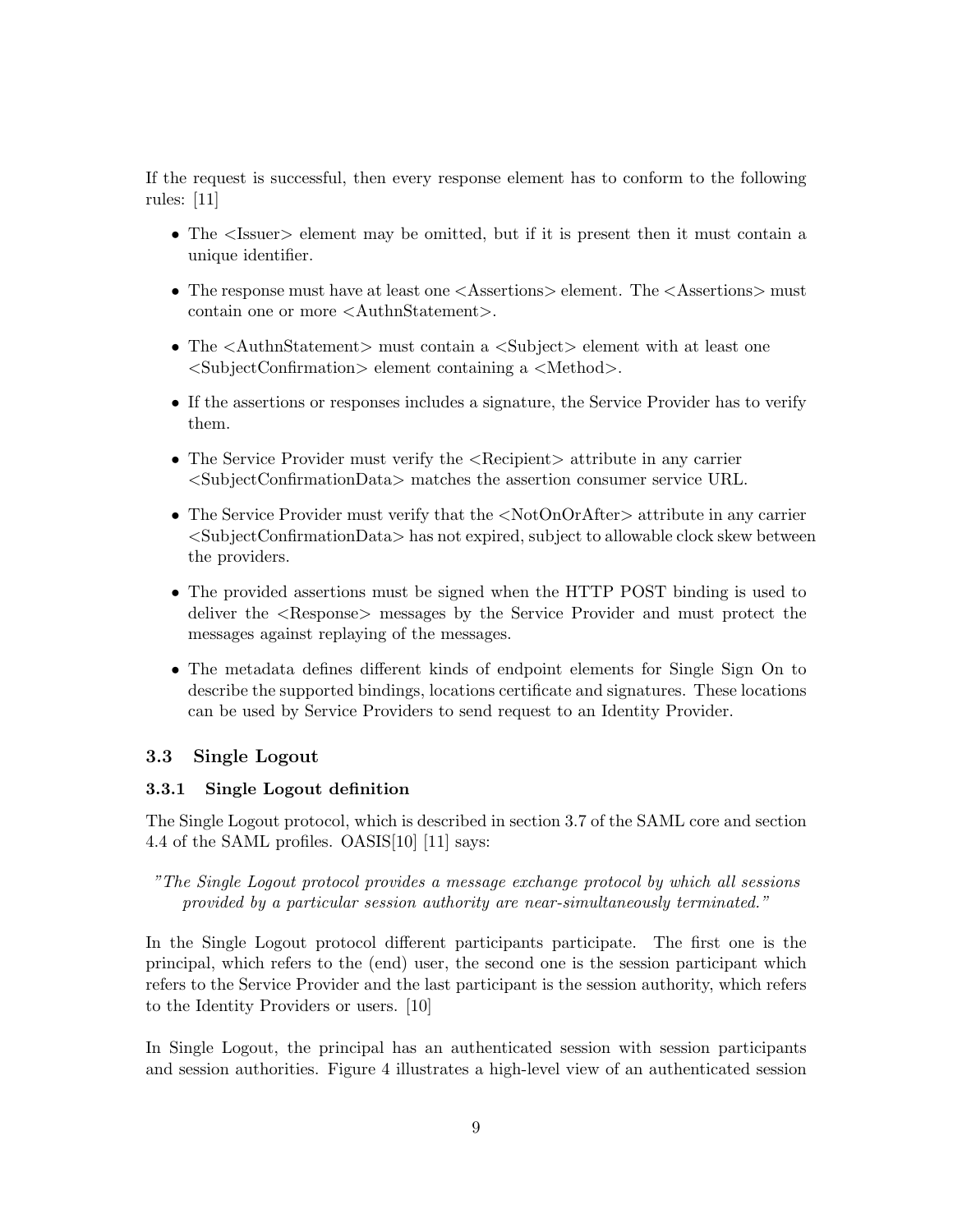between the two participants.



<span id="page-9-0"></span>Figure 4: SAML 2.0 - Authenticated session

The Single Logout protocol exists of two elements; the LogoutRequest and LogoutResponse elements.

According to OASIS[\[10\]](#page-31-11): "The session participant MUST send a  $\langle LogoutRequest \rangle$  message to the session authority, when the principal invokes the Single Logout process at a session participant."

According to OASIS[\[10\]](#page-31-11): "The session authority SHOULD send a <logoutRequest> message to each session participant to which it provided assertions containing authentication statements under its current session with the principal, except the session participant which send the request message to the session authority. This count only when either the principal invokes a logout at the session authority, or a session participant send a logout request to the session authority specifying the principal itself."

#### Different kinds of bindings

The profile can be used to combine a synchronous or asynchronous binding to define how Single Logout messages with SAML 2.0 can be transported. An example of a synchronous binding (back-channel) is the SOAP or PAOS binding. An example of an asynchronous binding (front-channel) is the HTTP Redirect, POST or Artifact bindings. The asynchronous binding needs to be used in cases, where a user's session state exists only in a user agent in the form of a cookie and/or direct interaction between the session participant or session authority and the user agent. The synchronous binding needs to be used in cases where a user wants to communicate directly with the Identity Provider.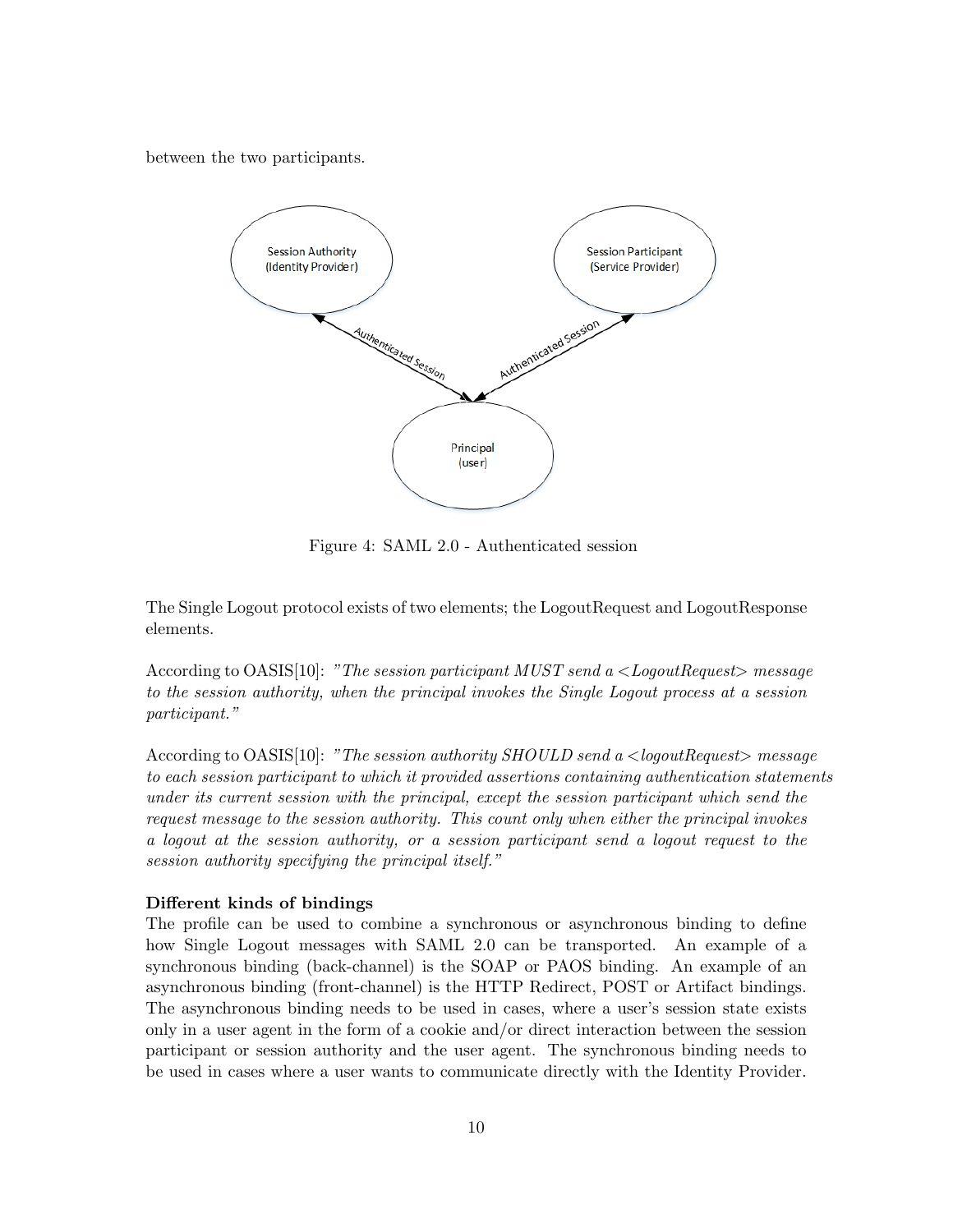The session participants should propagate the required messages to each other. The synchronous/asynchronous binding can only be used for communication when a logout request/response is issued by the Service Provider to Identity Provider. When the Identity Provider initiates the logout request then the Identity Provider has to examine the identifier and <SessionIndex> elements and define the set of sessions to be terminated [\[11\]](#page-31-10)

#### The working of Single Logout

Figure [5](#page-10-0) illustrates a sequence diagram of the working of the Single Logout protocol.



<span id="page-10-0"></span>Figure 5: SAML 2.0 - Single Logout [\[11\]](#page-31-10)

- 1. The user initiates a logout to start the Single Logout process.
- 2. The Service Provider sends a <LogoutRequest> to the Identity Provider and terminate the session.
- 3. The Identity Provider determines which sessions exist with the services providers.
- 4. The Identity Provider sends the LogoutRequest through to all the determined services providers one by one after receiving a LogoutResponse.
- 5. The Service Provider terminates the session and sends a LogoutResponse back to the Identity Provider. If there are more Service Providers participating in the session, step 3 and 4 will repeated.
- 6. After receiving all LogoutResponses from the participating Service Providers the Identity Provider send a LogoutResponse back to the Service Provider.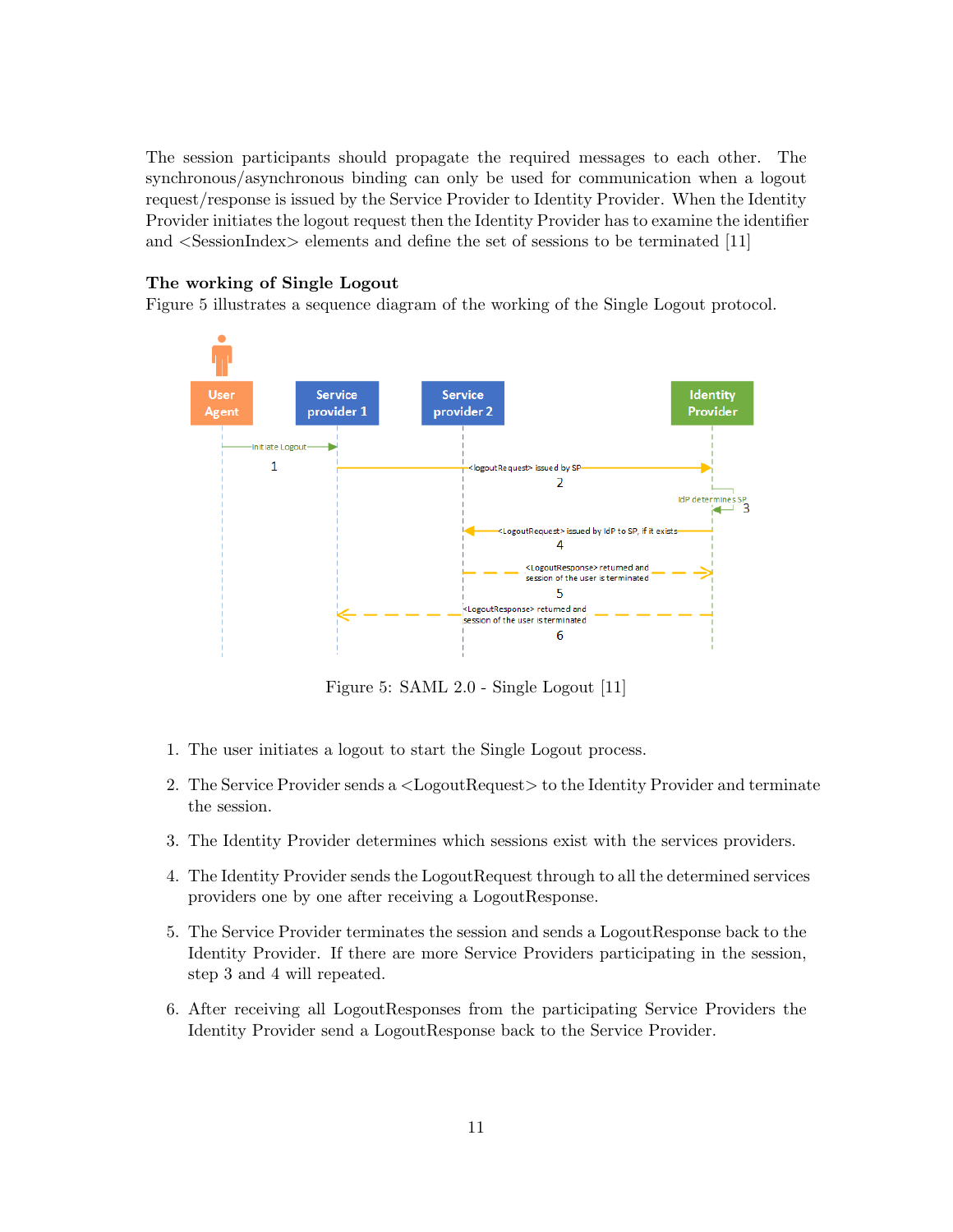#### <span id="page-11-0"></span>3.3.2 Logout Request element

Either the session participant or session authority will indicate that a session has terminated by sending a <LogoutRequest> message. It is recommended that every request is signed. The logout request element has a complex type of a LogoutRequestType sub element, which extends a RequestAbstractType and is used to add extra attributes or sub elements. According to OASIS[\[10\]](#page-31-11) the following sub elements and attributes can be added to the Logout Request element:

- $\leq$  saml:BaseID $>$  or  $\leq$ saml:NameID $>$  or  $\leq$ saml:EncryptedID $>$  [Required] This sub element contains the identifier and associated attributes, which specify a specific user as currently recognized by the corresponding Identity Provider and Service Provider.
- $\leq$ SessionIndex> [Optional] This sub element contains the identifier, which indexes the corresponding session at the message of the receiver. As shown in Figure [6](#page-11-1) the SessionIndex can contain multiple values.
- $\leq$  Reason  $\geq$  [Optional] This sub element contains the reason for the log out, in a URI reference form. The sender of the message may use this attribute to indicate the reason of the logout request. There are two value possible:
	- <urn:oasis:names:tc:SAML:2.0:logout:user> This value can be sent if the user wants to terminate a indicated/corresponding session.
	- $\langle$ urn:oasis:names:tc:SAML:2.0:logout:admin $>$ This value can be sent if the administrator of a Service Provider wants to terminate a indicated or corresponding session.

The schema fragment in Figure [6](#page-11-1) defines the  $\langle$ logoutRequest $\rangle$  element:



<span id="page-11-1"></span>Figure 6: SAML 2.0 - LogoutRequestType [\[10\]](#page-31-11)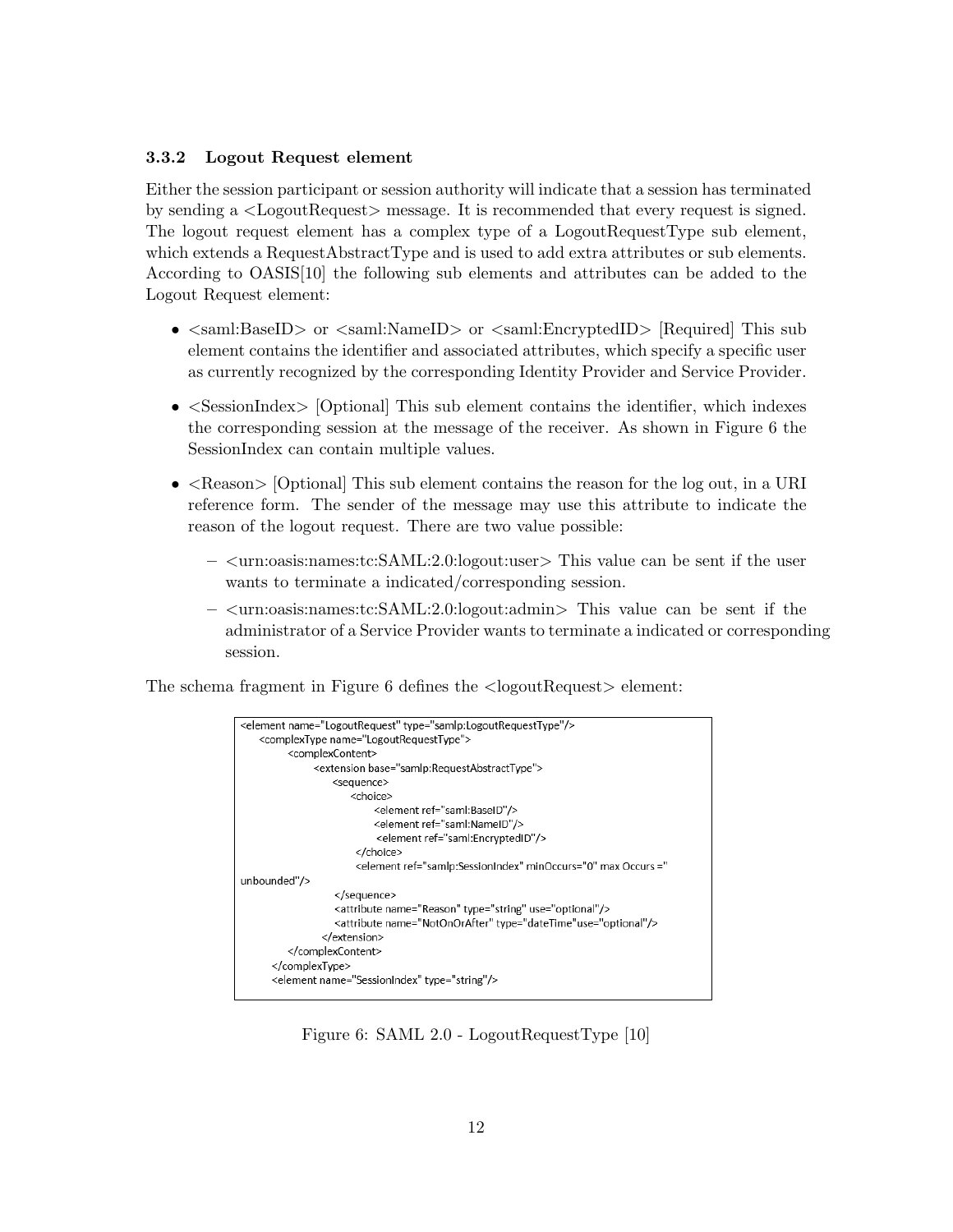In a <LogoutRequest> the <Issuer> element is required and must contain a unique identifier of the requesting entity. According to OASIS[\[11\]](#page-31-10): "the Format attribute MUST be omitted or have a value of "urn:oasis:names:tc:SAML:2.0:-nameidformat:entity". If the request origins from a Service Provider, the <SessionIndex> element is required.

### <span id="page-12-0"></span>3.3.3 Logout Response element

The receiver of a LogoutRequest message must always respond with a StatusResponseType message. It is recommended to sign the Logout Response element.[\[10\]](#page-31-11)

The following schema fragment defines the <LogoutResponse> element: <element name=LogoutResponse type=samlp:StatusResponseType/> In a <LogoutResponse> the <Issuer> element is required and have to contain a unique identifier of the responding entity. According to  $OASIS[11]$  $OASIS[11]$ : "the  $\leq$  Format $>$  attribute have to be omitted or have a value of urn:oasis:names:tc:SAML:2.0:nameid-format:entity".

## <span id="page-12-1"></span>3.3.4 Metadata

The metadata is used to define an endpoint:  $\langle \text{md:SingleLogoutService> that describes the} \rangle$ supported bindings and location(s). The endpoint is used by the entity to send requests and responses to.

## <span id="page-12-2"></span>3.4 SURFconext

SURFnet is a company that provides services to higher educations and research institutes. For example SURF conext is a service provided by SURFnet.

SURFconext is an infrastructure for online collaboration. It gives the users access to a range of services through their identity provided by an institute.[\[17\]](#page-32-1)

SURFconext make uses of a hub and spoke model. 99% of the Service Providers by SURF conext use SAML [2](#page-12-3).0 for exchanging information and they currently<sup>2</sup> provide the platform for 173 Identity Providers and 800 Service Providers[\[4\]](#page-31-7). Table [1](#page-14-0) gives an overview of the usage and which products the Identity Providers use.

SURFconext is the hub between the Service Providers and the Identity Providers. They represent themself as a Service Provider to the Identity Providers and as an Identity Provider to the Service Providers. Figure [8](#page-13-0) illustrates a schematic overview of SURFconext. Graph [7](#page-13-1) illustrates the logins per week over the last 5 years. As the graph shows, the logins which SURFconext processes increases every year. "This trend seems to continue" [\[4\]](#page-31-7) The expection is that more Service Providers will use OpenID Connect in the future[\[3\]](#page-31-3).

<span id="page-12-3"></span><sup>2</sup> 31 January 2017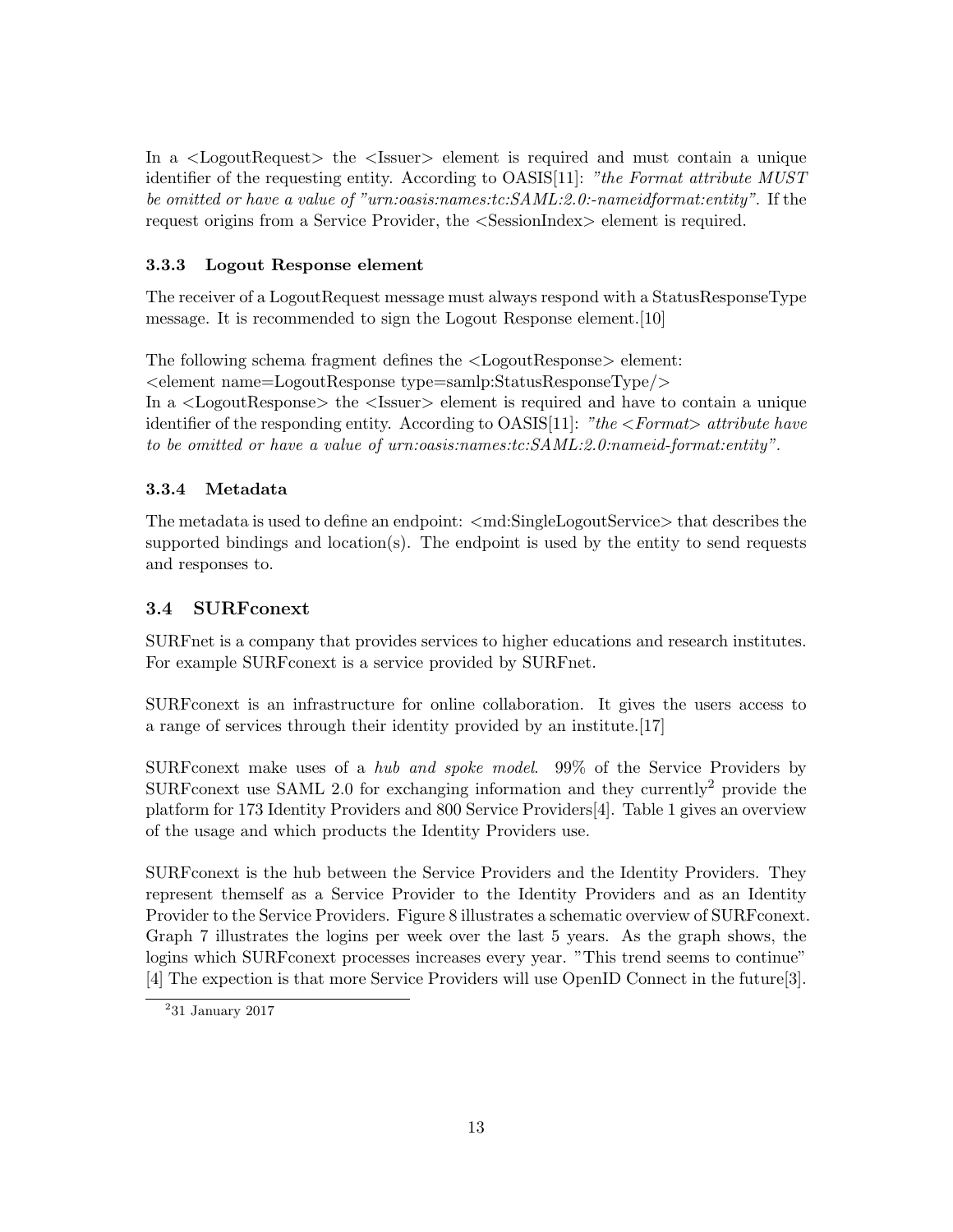

<span id="page-13-1"></span>Figure 7: SURFconext - Login overview [\[22\]](#page-32-2)

Figure [8](#page-13-0) illustrates the hub and spoke model of SURFconext. On the left side the Identity Providers are illustrated and on the right side the Service Providers are illustrated.



<span id="page-13-0"></span>Figure 8: SURFconext - Schemetic overview [\[20\]](#page-32-3)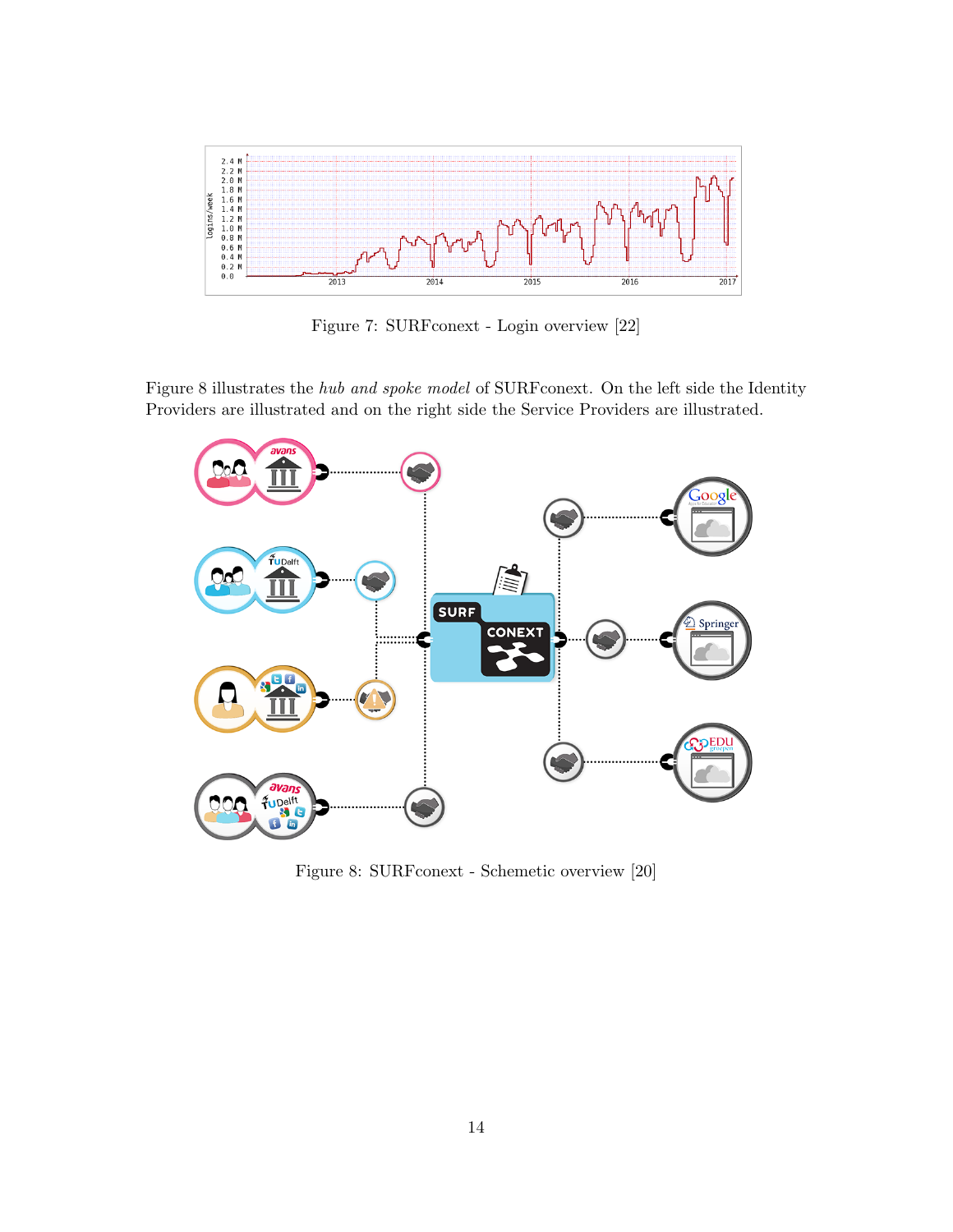<span id="page-14-0"></span>

| #              | Percentage | Product           |
|----------------|------------|-------------------|
| 114            | 65.9%      | MS ADFS           |
| 32             | 18.5%      | SimpleSAMLphp     |
| 13             | 7.5%       | NetIQ/Novell AM   |
| 5              | 2.9%       | Oracle AM/OpenSSO |
| 3              | 1.7%       | Shibboleth        |
| $\overline{2}$ | 1.2%       | OpenASelect       |
| 1              | $0.6\%$    | Onegini           |
| 1              | $0.6\%$    | Mujina            |
| 1              | 0.6%       | OpenConext        |
| 1              | 0.6%       | CAS               |

Table 1: SURFconext - Identity Providers product overview (13 January 2017) [\[4\]](#page-31-7)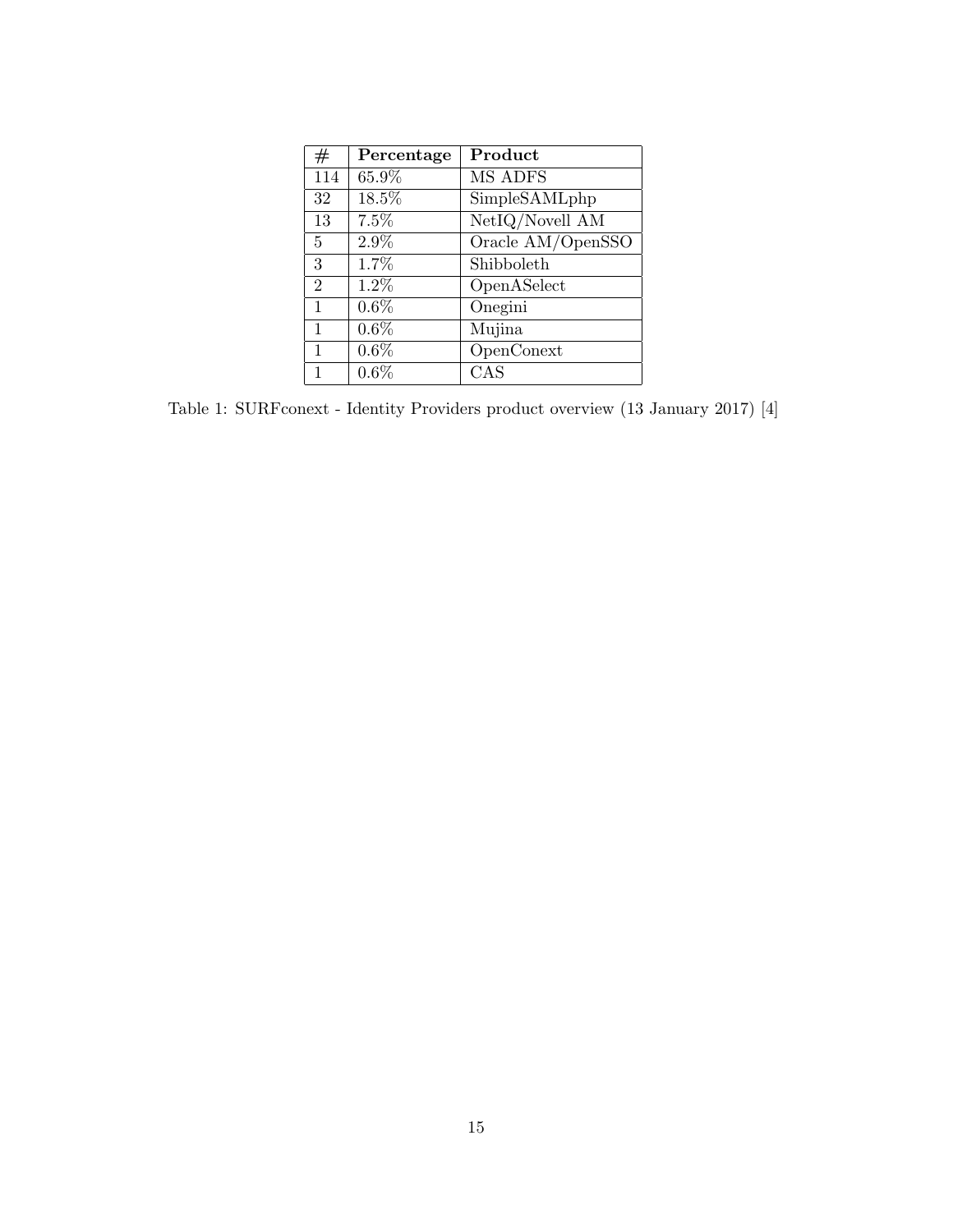## <span id="page-15-0"></span>4 Methodology

We started this project with interviewing Service Providers, to determine the expectation of the users, when they want to log out at the corresponding application.

Initially we intended to interview the end-users, however, due to time limitation it was impossible to interview enough end-users to get a global overview. With those in mind we chose to interview the Service Providers. The Service Providers represents in our research the end-users.[\[4\]](#page-31-7)

The contacted Service Providers are:

- Labservant Providing a "framework of laboratory safety as efficient as possible and to contribute to a healthier workplace with less effort". [\[6\]](#page-31-12)
- Omnicard Providing card solutions [\[13\]](#page-31-13)
- SURFcumulus Providing a "hybrid infrastructure-as-a-service (IaaS) service from SURFnet" [\[18\]](#page-32-4)
- SURFdrive Providing "personal cloud storage service for the Dutch education and research community" from SURFsara.[\[19\]](#page-32-5)
- SURFspot Providing a ICT webshop for students and staff from SURFmarket.[\[23\]](#page-32-6)

The question to the Service Provider:

## What do the users expect, when they press on the "logout" button of the corresponding application?

In parallel we started conducting a desk research. Based on the desk research and the expectation of the users we have determined possible solutions. Every possible solution will be provided with advantages and disadvantages. After validating the requirements with the advantages and disadvantages of the possible solution, one solution will be worked out further in technical detail. The most feasible solution will be experimented as described in section [5.3.](#page-26-0)

The expectation of the users, possible solutions and results of the experiments are discussed in section [5.](#page-16-0)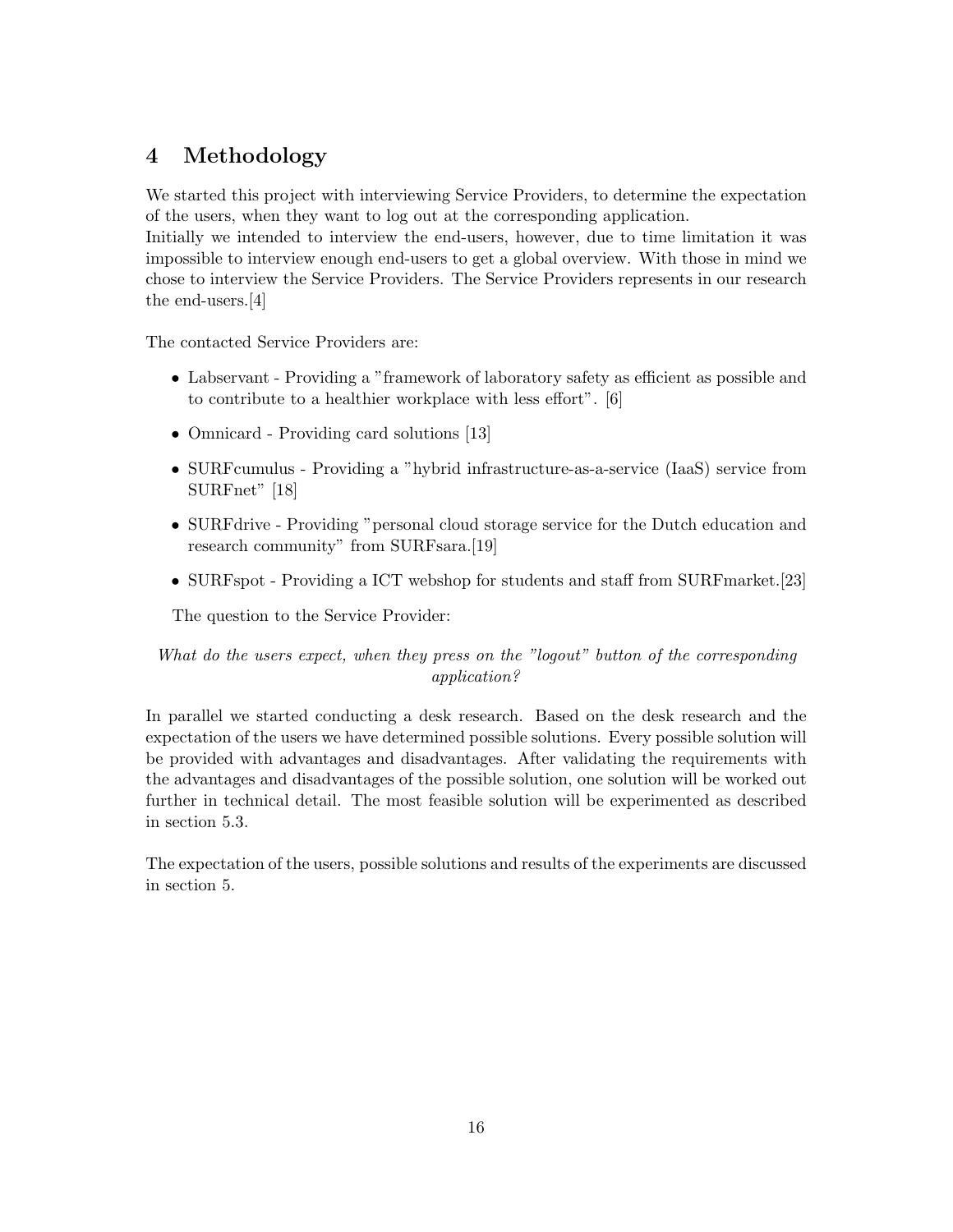## <span id="page-16-0"></span>5 Results

## <span id="page-16-1"></span>5.1 User expectations

Based on the answers of the Service Providers:

All contacted Service Providers have the same view of what the users expect when they want to log out. The expectation is that they only log out at the corresponding application. All other application(s) in the session must stayed logged on. We have defined this as Partial Logout.

One Service Provider (SURFspot)[\[23\]](#page-32-6) has suggested an extra feature. This feature needs to be a portal where users has the ability to control their authenticated session.

Another Service Provider (SURFcumulus)[\[18\]](#page-32-4) suggested another extra feature. This feature must have the possibility that an authorized user can force a user to log out. For instance, in case of suspected behavior with the users session, or if a user was forgetting to log out on a public computer. There are other cases where this feature has benefits. This feature will due to time constraints not be researched in this project.

## Example:

The figure [9](#page-17-1) illustrates the expectation of the users. In this situation, the user has an authenticated session to at least two different Service Providers and wants to log out at the first Service Provider.

- 1. User initiates a log out request.
- 2. The Service Provider terminates the authenticated session and sends the logout request to SURFconext.
- 3. SURFconext checks for authenticated sessions known by SURFconext.
- 4. SURFconext sends the logout request to the Identity Provider.
- 5. The Identity Provider checks the authenticated session known by the Identity Provider and terminates the session.
- 6. The Identity Provider sends an acknowledgement to SURFconext.
- 7. SURFconext sends the acknowledgement to the Service Provider.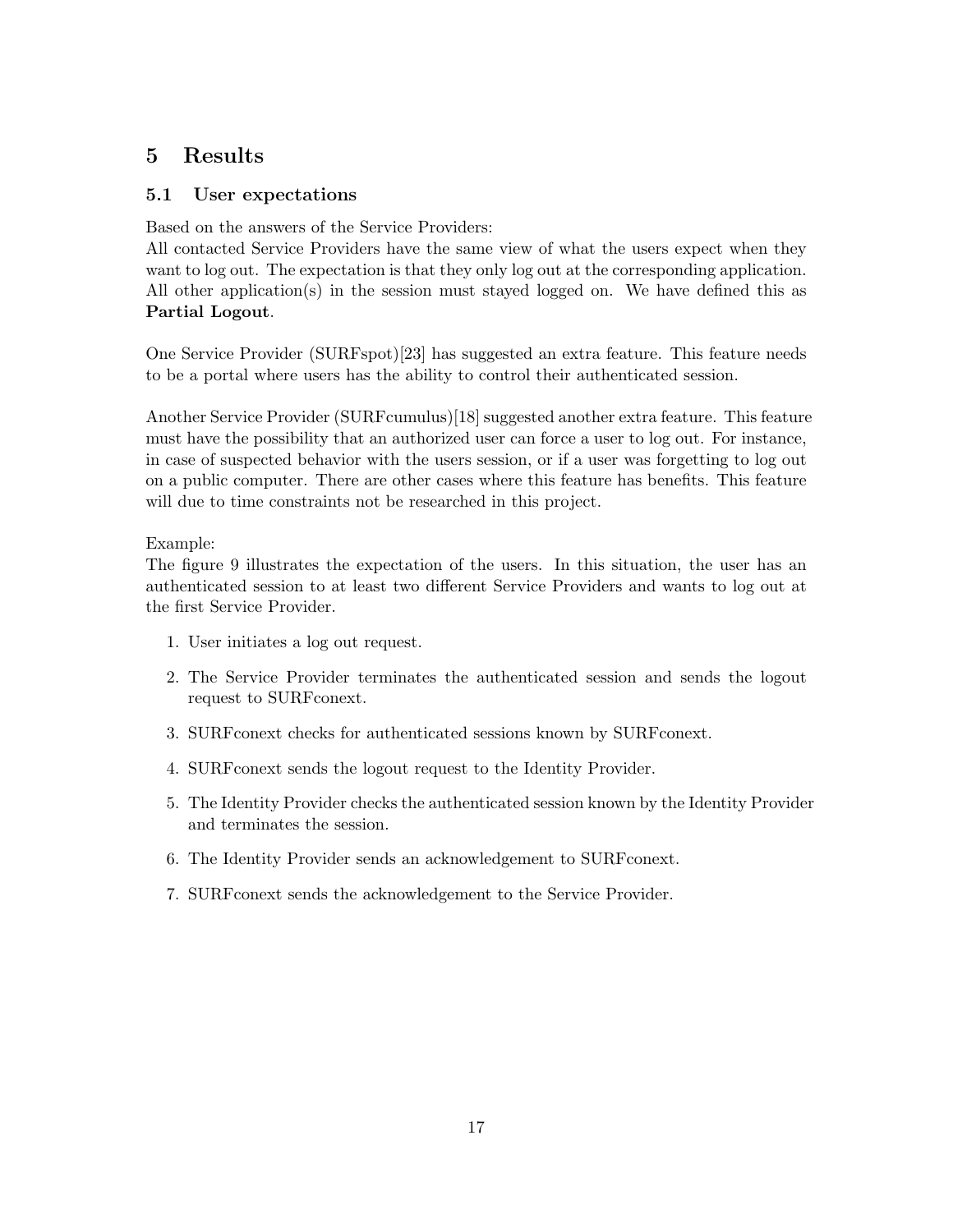

<span id="page-17-1"></span>Figure 9: SURFconext - Log out expectation

#### <span id="page-17-0"></span>5.2 Possible solutions

Based on the user's expectations and the possibilities in the SAML 2.0 protocol we conceived different possible solutions.

In a SAML federation there are at least three participants. The user agent, Service Provider and the Identity Provider. In a hub and spoke model there is an extra participant. The hub is a participant that acts as an Identity Provider to the Service Providers and acts as a Service Provider to the Identity Provider.

The solution can be sought by the four SAML participants. There are possible solutions for user agents by building a plugin that can handle the SAML logout request. The user agents (mostly browsers) differs too much and building or maintaining a plugin for all browser takes too much time. Therefore, we have decided to that seeking a solution by the user agent is not practical.

The possible solutions that we devised in this research are:

- 1. Disabling Single Sign On.
- 2. Defining a new protocol.
- 3. Using the Single Logout Protocol.
- 4. ForceAuthn option in the authentication request.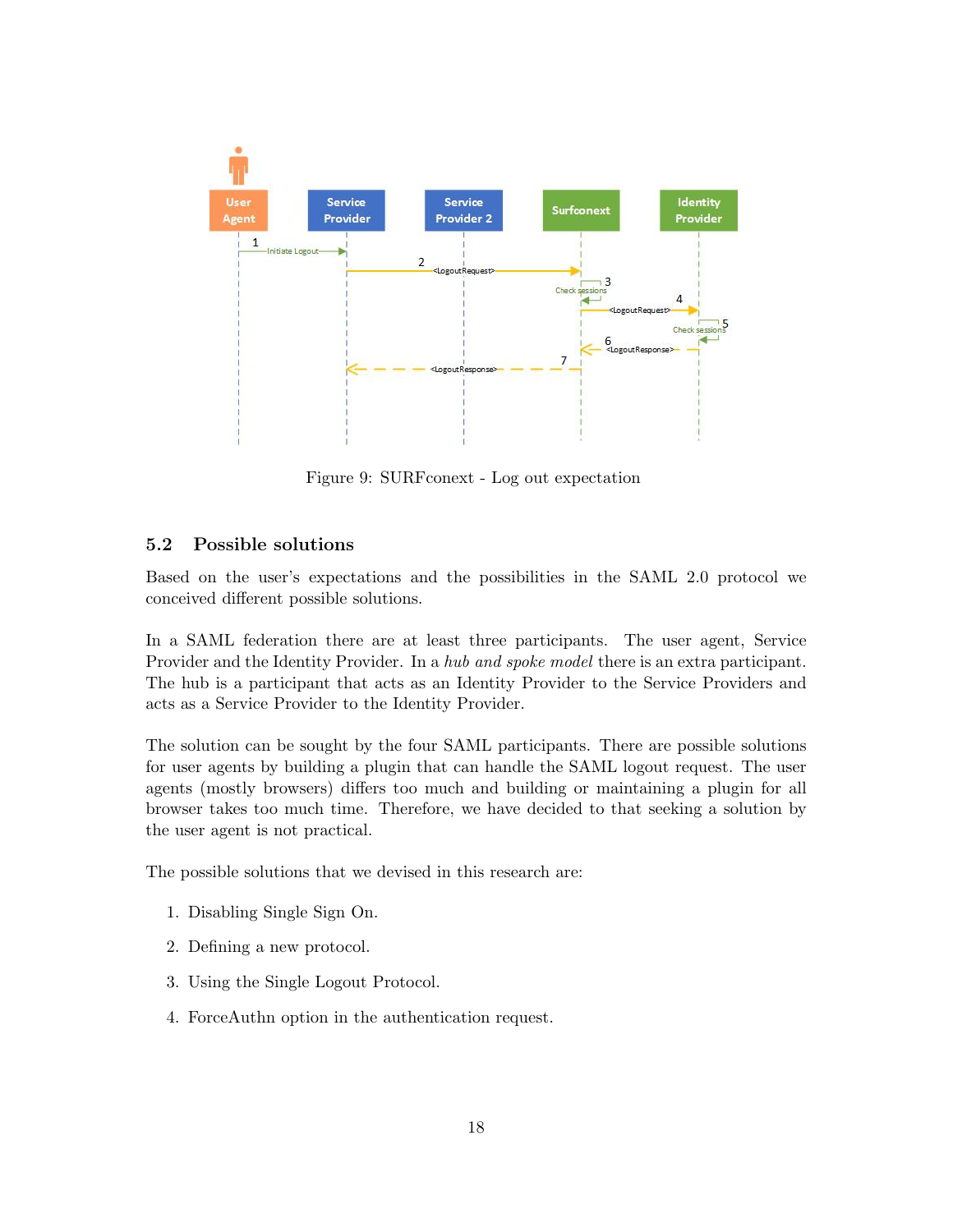#### <span id="page-18-0"></span>5.2.1 Disabling Single Sign On

The first possible solution is to disable Single Sign On, but keep up the federation trust between the Service Providers and the Identity Providers. This results in that users need to re-authenticate themselves, because every session with an another Service Providers needs to authenticate with the Identity Provider. To avoid that users needs to authenticate themselves every time they access another application, users can make use a password manager. Disabling Sign Sign On can be disabled by the Identity Providers itself, this is not a global configuration in SURFconext where all Identity Providers needs to conform to.

Advise: We advise SURFconext from security perspective to inform the Identity Providers about this possibility.

This possible solution has an effect; users have to authenticate themselves every time they access a new application. To avoid this, users can use a password manager. Each Identity Provider in principal can decide to disable Single Sign On. Advantages:

- Users having awareness where they logged on.
- Users have one identity that they need to remember for accessing application.
- Partial Logout problem is solved.
- Possible to configure at the identity provider.

#### Disadvantages:

- The Single Sign On features are missing.
- Decreases users satisfaction or lowers the productivity.
- "Many Identity Providers have indicated to SURFconext that they think the Single Sign On feature is important to them."[\[4\]](#page-31-7)
- Doesn't work for applications where Single Sign On is a vital necessity.

#### <span id="page-18-1"></span>5.2.2 Defining a new protocol for Partial Logout

The second possible solution is to define a new protocol for Partial Logout. The new protocol can be developed to facilitate what users expect, when they want to log out. Defining a new protocol takes a long time to develop, test and implement and has the limitation that not all Service Providers and Identity Providers can implement non standard protocols. The new protocol can be developed outside or inside of SAML.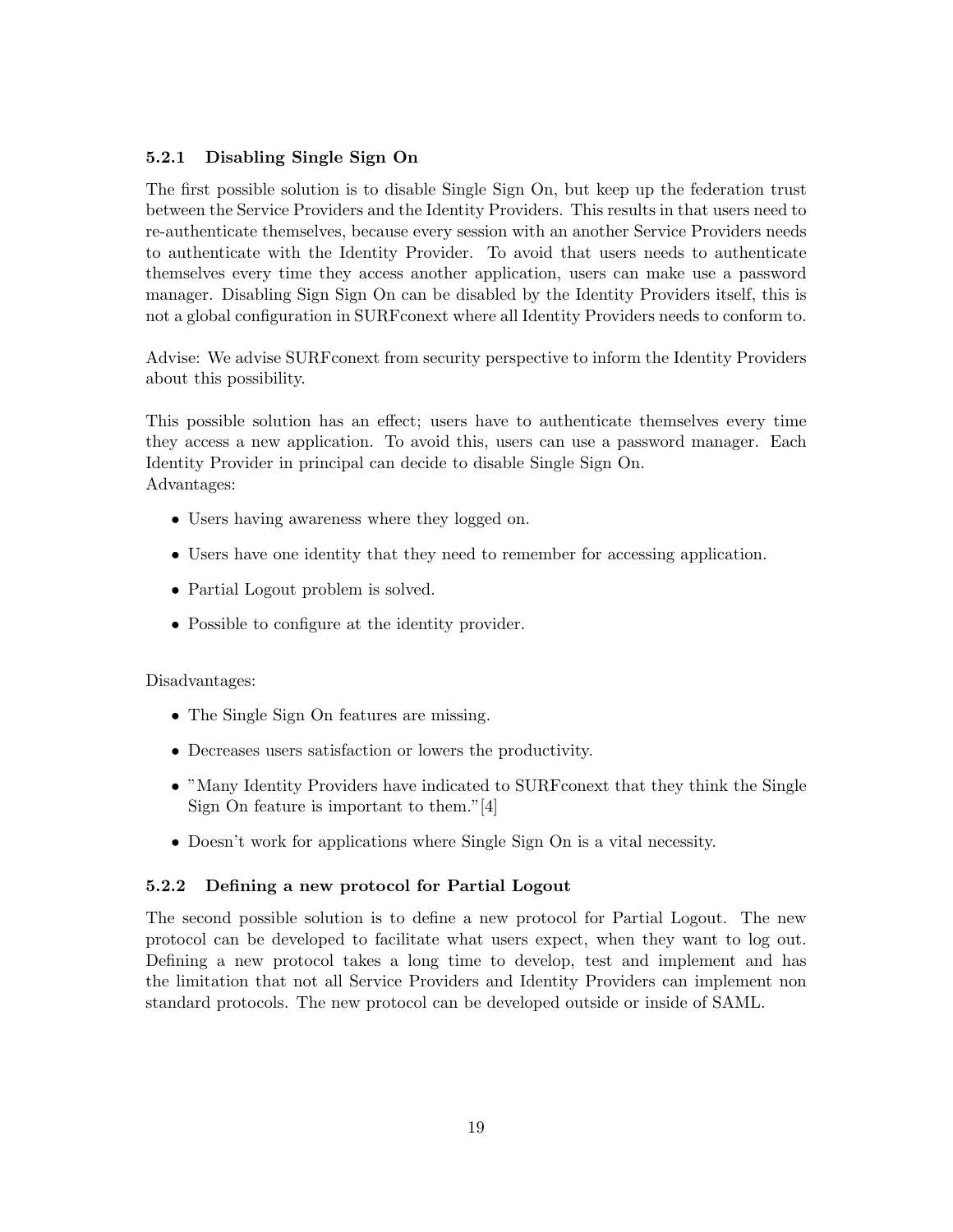Advantages:

• Flexibility in a way how it should work.

Disadvantages:

- Design considerations.
- Implementation time.
- Implementation limits, not all Identity Providers and Service Providers can add new protocols to the SAML standard.

## <span id="page-19-0"></span>5.2.3 Using the Single Logout protocol for Partial Logout

The third possible solution is to implement the Single Logout protocol as defined by OASIS. The additional Reason attribute in the Logout Request, gives the opportunity to use this attribute for Partial Logout. The Identity Provider can decide based on the value in the Reason attribute, which action to take with the request. Based on the value in the reason attribute, the Identity Provider (SURFconext) can decide, which action to do with the request. There are two standard values defined in Single Logout protocol: [\[10\]](#page-31-11)

urn:oasis:names:tc:SAML:2.0:logout:user user terminates session and initiates log out urn:oasis:names:tc:SAML:2.0:logout:admin admin terminates session and initiates log out

The values of the reason attribute are only specified as an indicator.

We have defined that when a Service Provider provides the Reason attribute of the LogoutRequest with the value "urn:oasis:names:tc:SAML:2.0:logout:user" then the Identity Provider (SURFconext) needs to process the LogoutRequest as a Partial Logout. The Identity Provider(SURFconext needs to process all other values or non values in the Reason attributed need as a standard Signle Logout. Figures [10](#page-20-0) and [11](#page-21-0) illustrates the Logout process.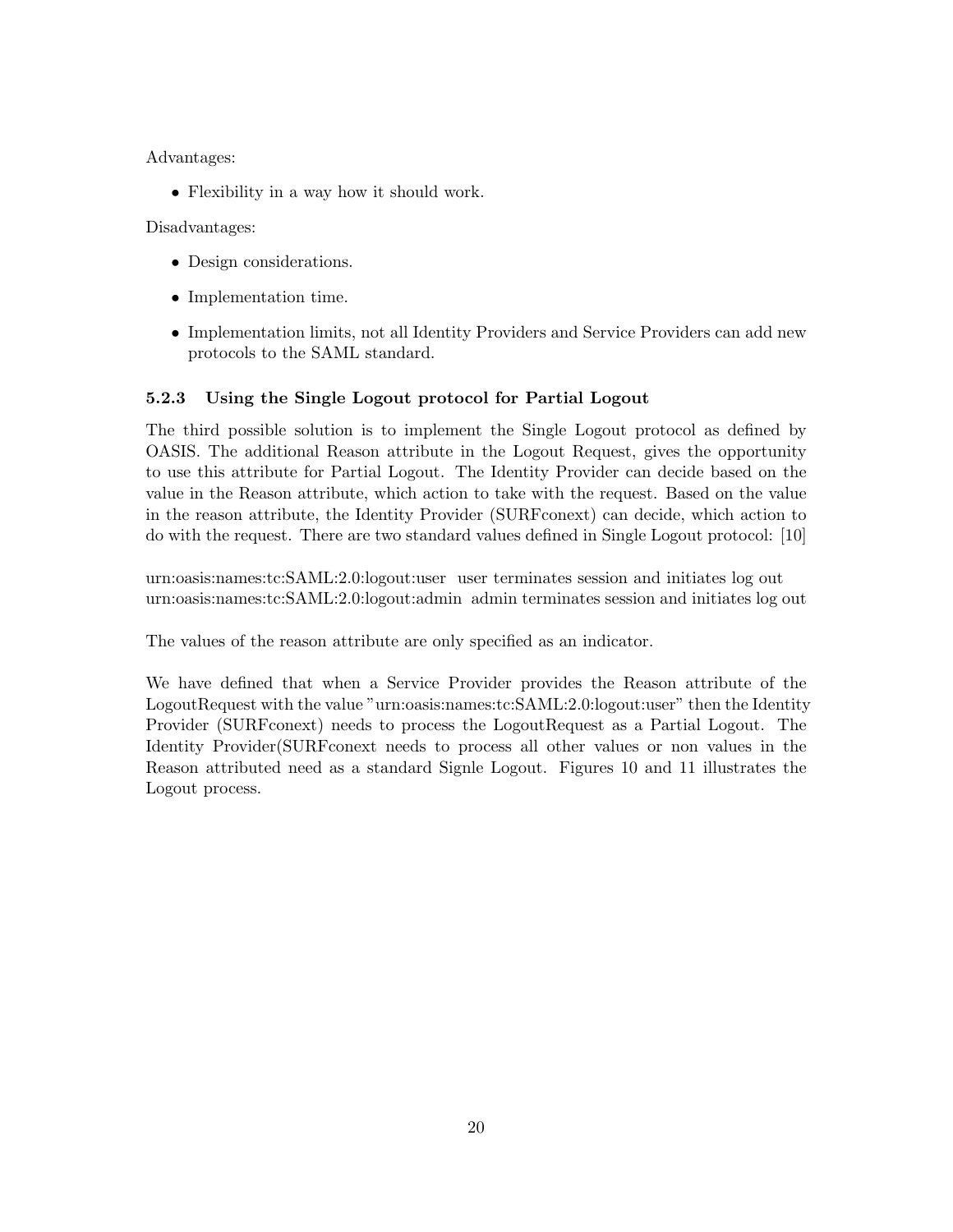

<span id="page-20-0"></span>Figure 10: SURFconext - Logout process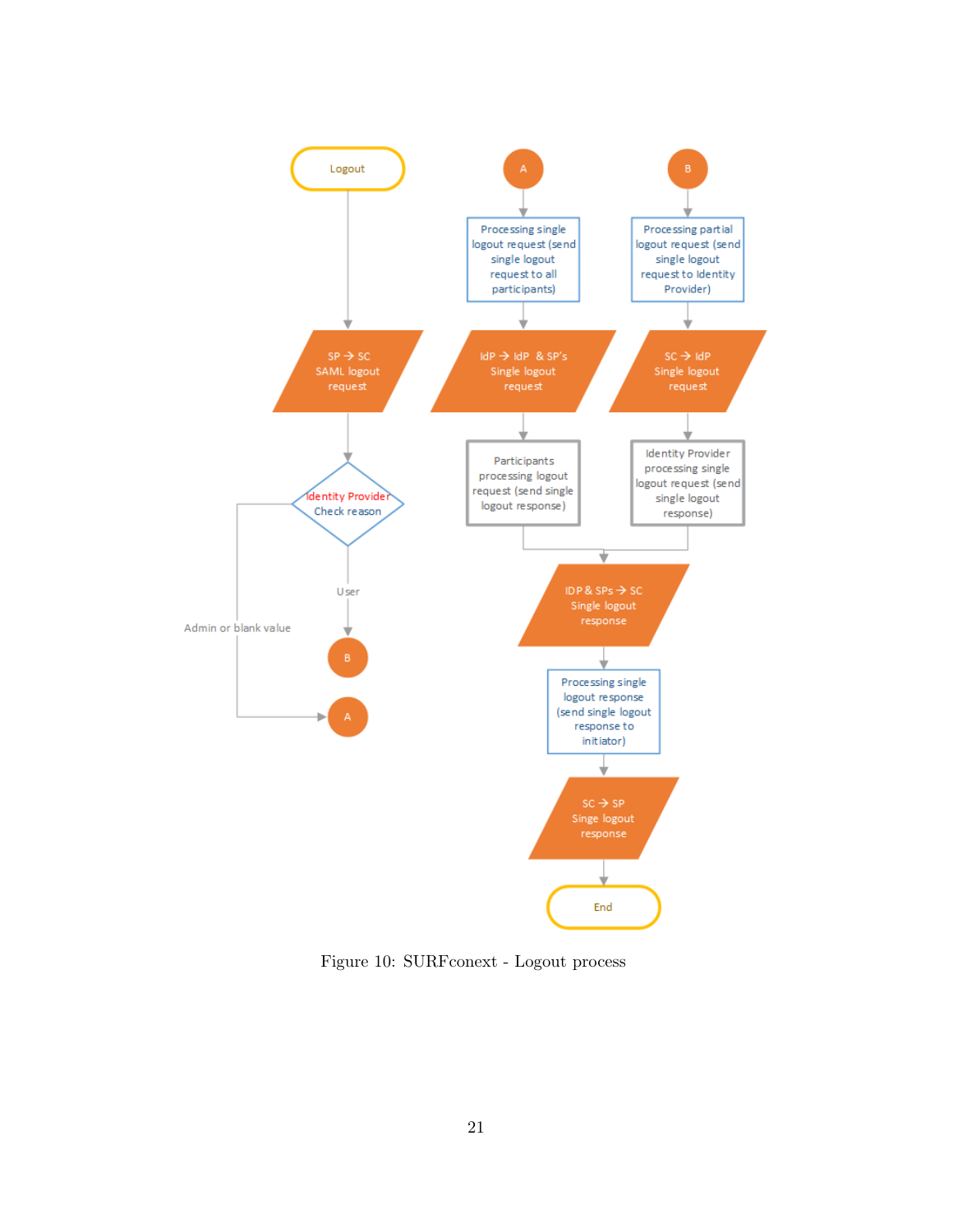



<span id="page-21-0"></span>Figure 11: SURFconext - Partial Logout

- 1. The user initiates a log out by the Service Provider.
- 2. The Service Provider sends a logout request to the SURFconext.
- 3. SURFconext checks the value of the Reason attribute.
- 4. If the Reason is "urn:oasis:names:tc:SAML:2.0:logout:user", SURFconext sends a logout request to the Identity Provider of the user.
- 5. The Identity Provider determines the session at the Identity Provider and terminates the session.
- 6. The Identity Provider sends a logout response to SURFconext.
- 7. SURFconext sends a logout response back to the Service Provider.

If the user is partially logged out and wants to access an application that needs to authenticate against the Identity Provider, the user needs to authenticate again against the Identity Provider.

To keep control which users having authenticated sessions, SURFconext needs to record information about the sessionIDs and Service Providers. With this information, it is possible to terminate authenticated sessions by the Identity Provider and Service Providers. This gives the possibility to get a fully controlled federation.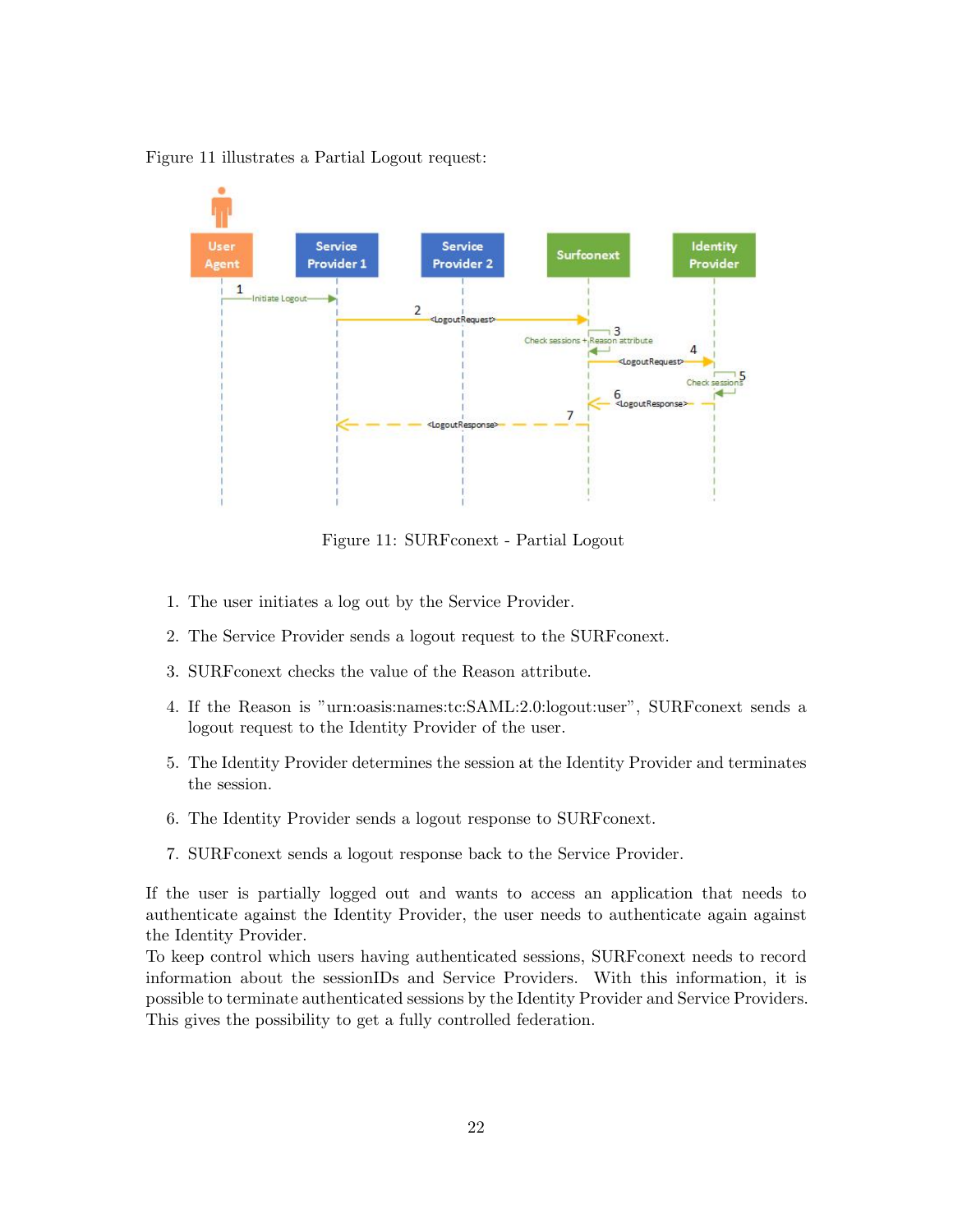#### Statuses

We have defined three possible statuses, where a session can state in. The statuses are specified in table [2.](#page-22-0) A session always starts without a status. The session will get the status Session trusted after the SURFconext receives a successful authentication response from the Identity Provider.

| Status            | Definition                                             |
|-------------------|--------------------------------------------------------|
| Session_trusted   | Session of the user is fully trusted                   |
|                   | Session_partial_trusted   Session is partially trusted |
| Session_untrusted | Session is not trusted                                 |

<span id="page-22-0"></span>Table 2: SURFconext - Status definitions

#### Status Session partial trusted

When a user wants to log out at a single application, the user initiates a log out by the Service Provider. The Service Provider sends a logout request to SURFconext with the value "urn:oasis:names:tc:SAML:2.0:logout:user" in the Reason attribute. SURFconext sends a logout request to the Identity Provider. After SURFconext receives a successful logout response from the Identity Provider, SURFconext deletes the row of the Service Provider in the SESSION\_SESSIONS table and changes the status in the SESSION STATUS table. SURFconext sends a logout response back to the Service Provider, where the log out was initiated. All other applications which have a authenticated session keep working.

#### Status Session untrusted

When a user wants to perform a Single logout, the user can go to "profile.surfconext.nl" and click on logout. The Service Provider "profile.surfconext.nl" sends a logout request to SURFconext. SURFconext sends a logout request to all participants (except profile.surfconext.nl) including the Identity Provider, if the status is Session trusted. The participants send a logout response back to the SURFconext. If all participants have responded with a successful logout response, the responses will be deleted from the SESSION SESSIONS table and the status will be changed in the SESSION STATUS to Session unstrusted.

#### Tables

To be able to store the data, SURFconext needs to create a database with two tables (see Figure [12\)](#page-23-0). Table SESSION STATUS stores the SESSIONID and status. Table SESSION SESSIONS stores the SESSIONID, SERVICEPROVIDER, SESSIONSTARTTIME and SESSIONENDTIME. The values can be deducted from the authentication requests and responses.

- SESSIONID is the cookie-id of the session
- SERVICEPROVIDER is the value of element Issuer in the authentication request
- SESSIONSTARTTIME will be the value of the attribute AuthnInstant in the AuthnStatement of the authentication response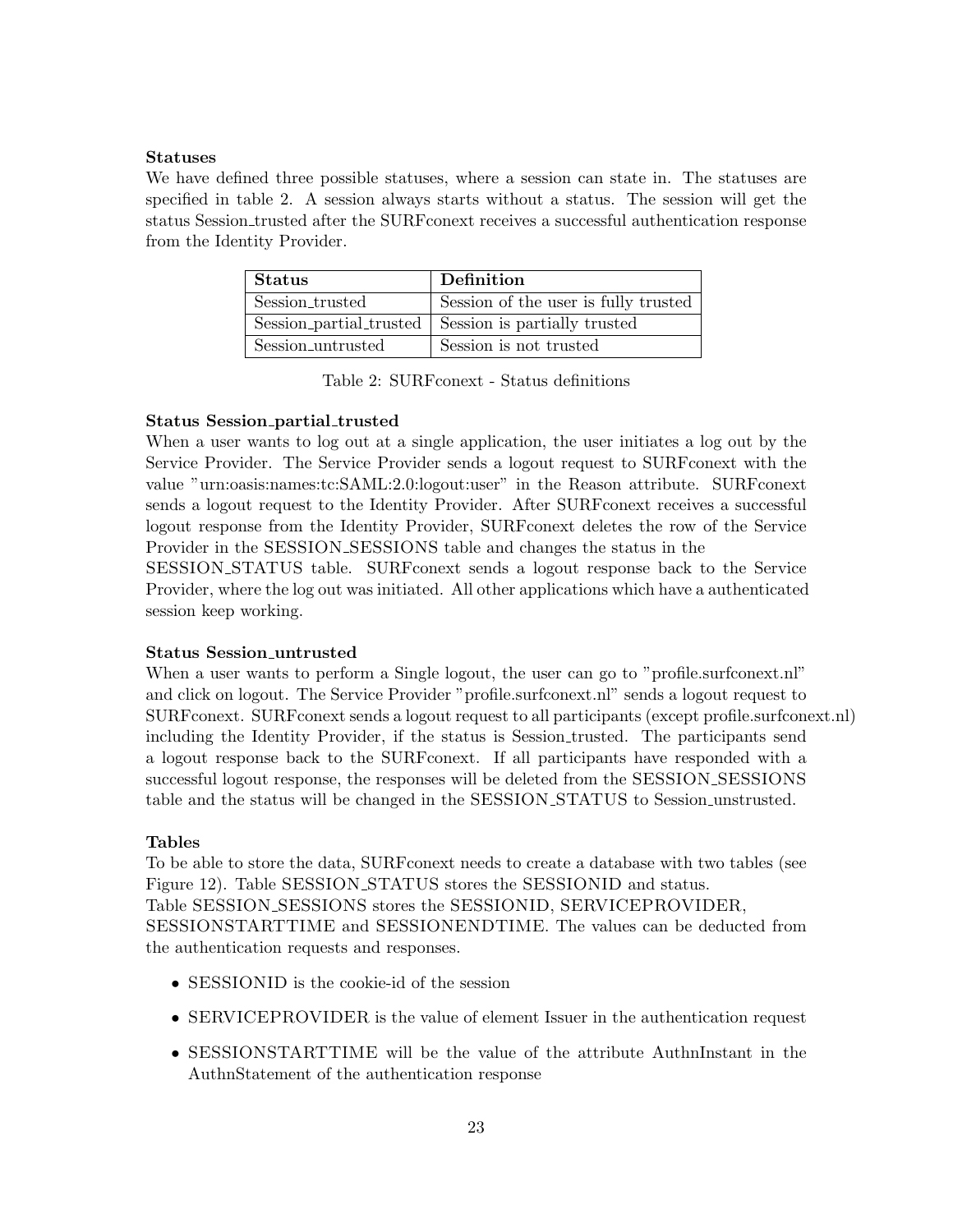• SESSIONENDTIME will be the value of the attribute SessionNotOnOrAfter in the AutnStatement of the authentication response

After each successful authentication a new row will be added in the second table and the status in the SESSIONID will updated based on the status of the user.

<span id="page-23-0"></span>

Figure 12: SURFconext - Database session tables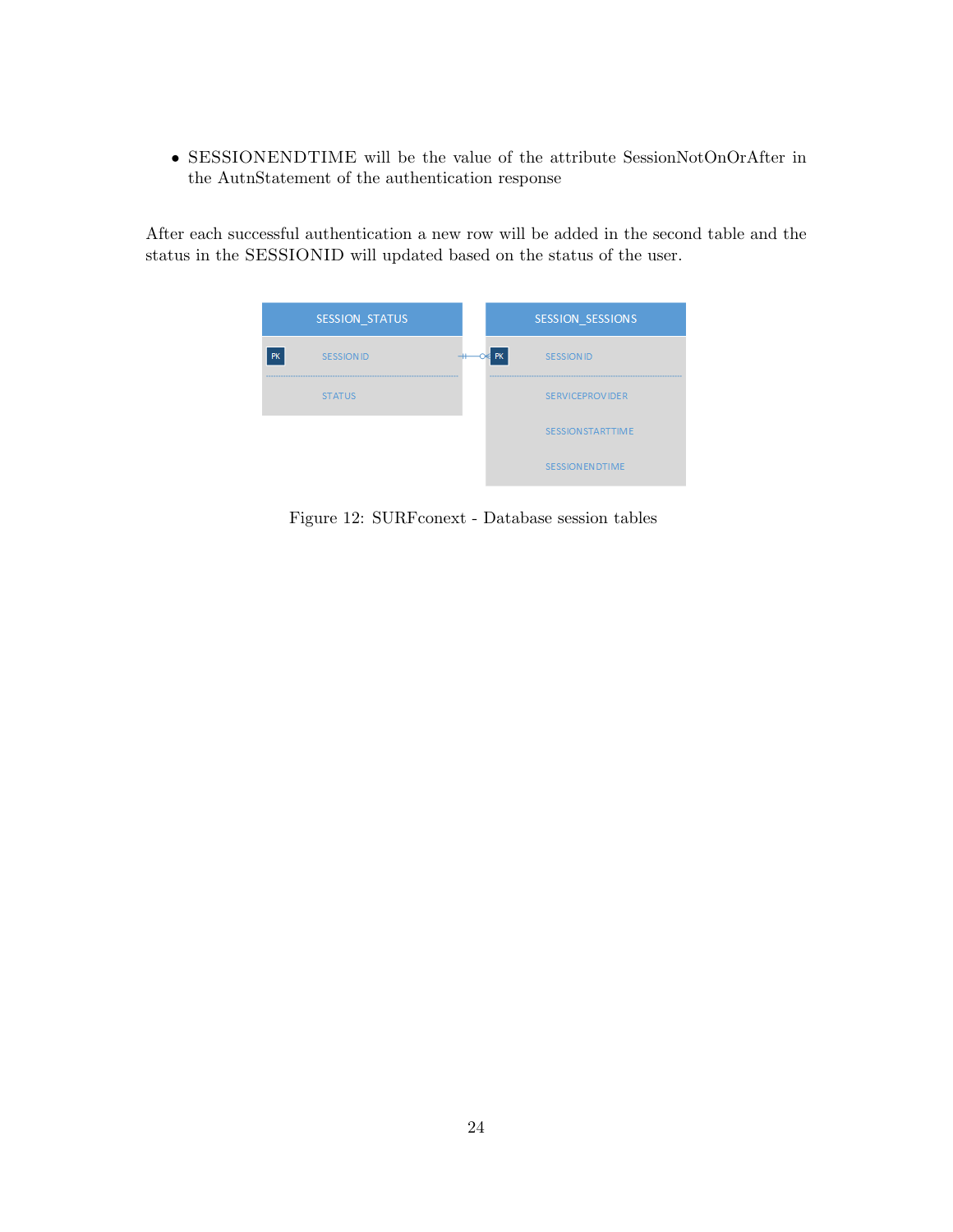

Figure [13](#page-24-0) illustrates a visual overview of when a status changes.

<span id="page-24-0"></span>Figure 13: SURFconext - Session Statuses

Advantages:

- Flexibility: SURFconext can define what to do with a logout request, based on attributes in the logout request.
- Security: The Service Providers can trust SURFconext, because SURFconext is handling logout request.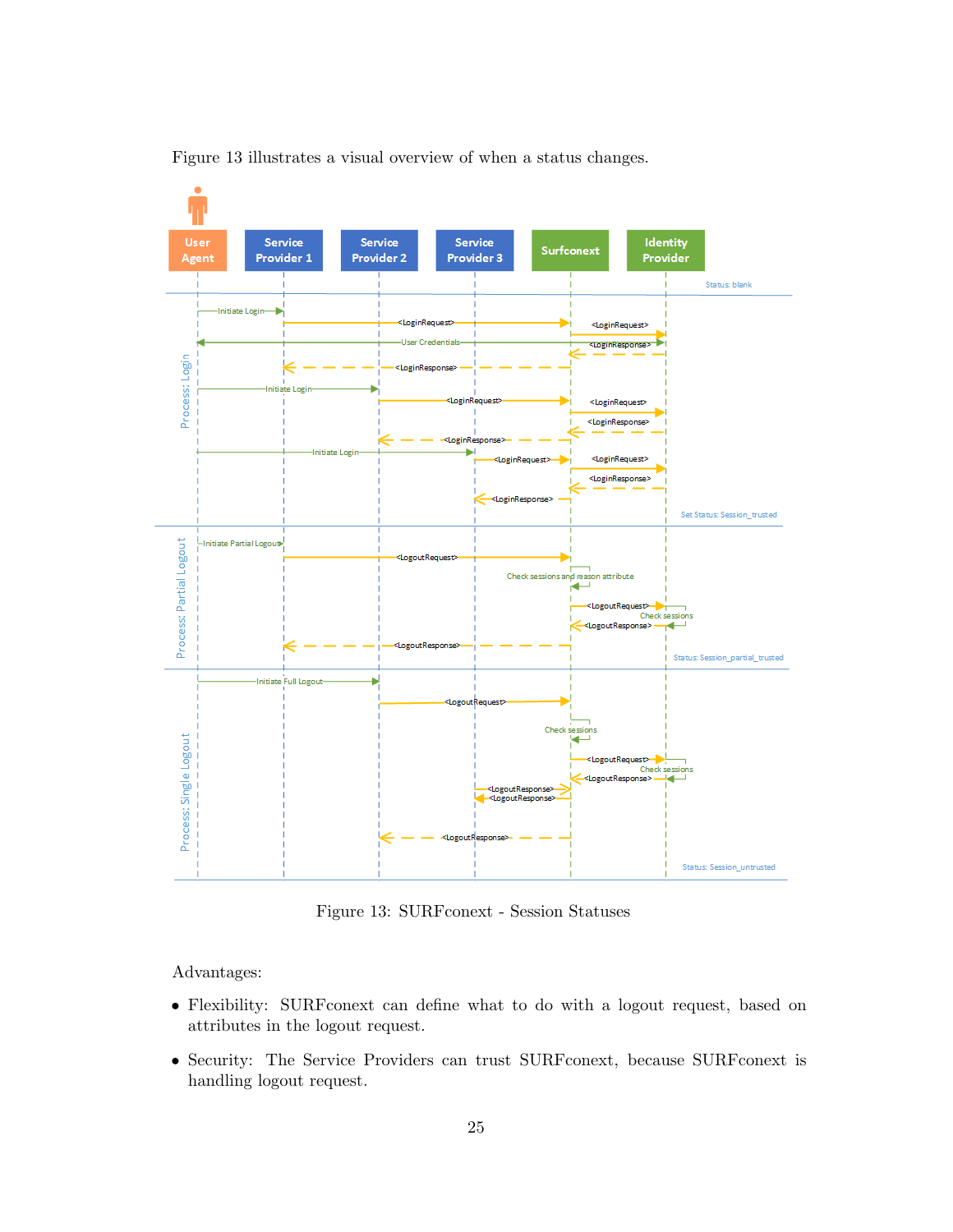• Implementation by the Service Providers is simplified, because Single Logout is a standard protocol in SAML 2.0.

Disadvantages:

- Service Providers need to be able to send logout requests with the Reason attribute.
- SURFconext needs to record data, the infrastructure of SURFconext needs to be examined and possible be extended.

#### <span id="page-25-0"></span>5.2.4 ForceAuthn option in the authentication request

The fourth possible solution is making use of the ForceAuthn attribute in the authentication request. This attribute forces the users who wants to access an application to re-authenticate again against the Identity Provider. If all Service Providers set this option, it is better from security perspective to disable Single Sign On. The advantages and disadvantages of the first possible solution are the same as for this solution.

#### Advantages:

- Flexibility by the Service Providers. Service Providers can decide if they want to set this option in their authentication request.
- This option is a standard feature of the authentication request. The Identity Providers support this by default, if they follow the standard.
- Users are forced to log in again. Users do not need to logout from the Identity Provider, because the Service Providers are using this option and handle the logout.

#### Disadvantages:

• Security: If the Identity Provider accepts authentication requests that aren't signed, there is a possibility to send a SAML request on behalf of a Service Provider without the ForceAuthn element in the request to access the application. SURFconext currently does not require signed authentication requests. Therefore, we consider the current implementation of ForceAuthn in SURFconext to be insecure. [\[4\]](#page-31-7)

We advise SURFconext to instruct all Service Providers to sign their authentication request.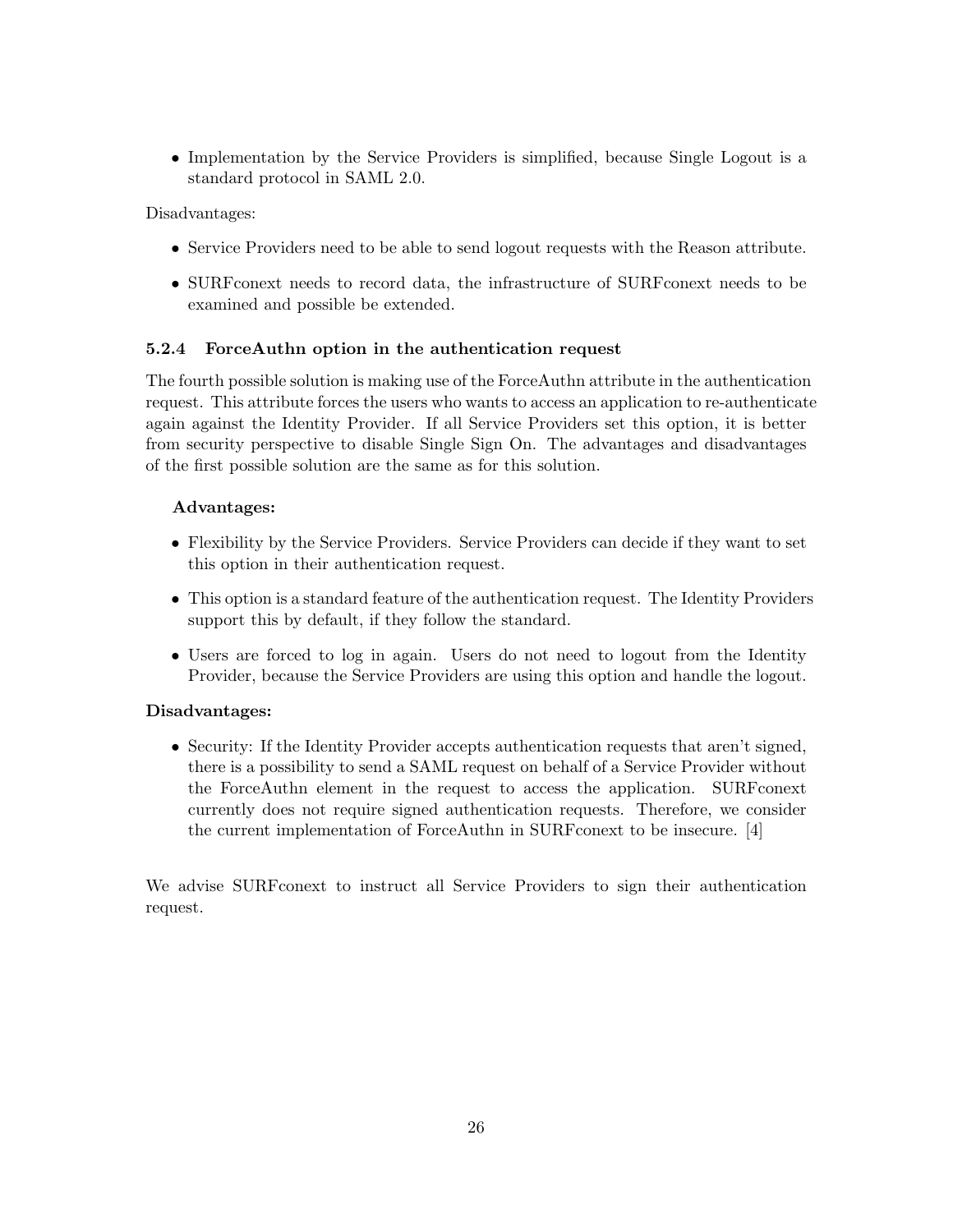#### <span id="page-26-0"></span>5.3 Experiments & Results

SimpleSAMLphp is an application led by UNINETT, which deals with authentication. Although the main focus of SimpleSAMLphp is providing support for SAML 2.0 as Service Provider and/or Identity Service. SimpleSAMLphp also supports other identity protocols and frameworks. SimpleSAMLphp is a model based application, which gives users the ability to extend the application with own written modules.[\[16\]](#page-31-14)

"UNINETT develops and operates the Norwegian national research and education network, interconnecting about 200 Norwegian educational and research institutions and more than 300 000 users, as well as giving them access to international research networks. We are a neutral party, and the business is run non-profit." [\[24\]](#page-32-7)

SURFconext uses the libraries of SimpleSAMLphp.

The experiments are divided in two parts (See Figure [14\)](#page-26-2).



<span id="page-26-2"></span>Figure 14: SURFconext - Experiment

The experiment environment of experiment 1 and 2 consists of three Service Providers and one Identity Provider. All the Service Providers as the Identity Providers making use of SimpleSAMLphp applications on a Ubuntu 16.04 installation. The user have in experiment 1 and 2 an authenticated session against the Identity Provider and all three Service Providers.

#### <span id="page-26-1"></span>5.3.1 Experiment 1 Single Logout

Sending a Single Logout request to observe what the behavior is of the Service Providers and the Identity Provider.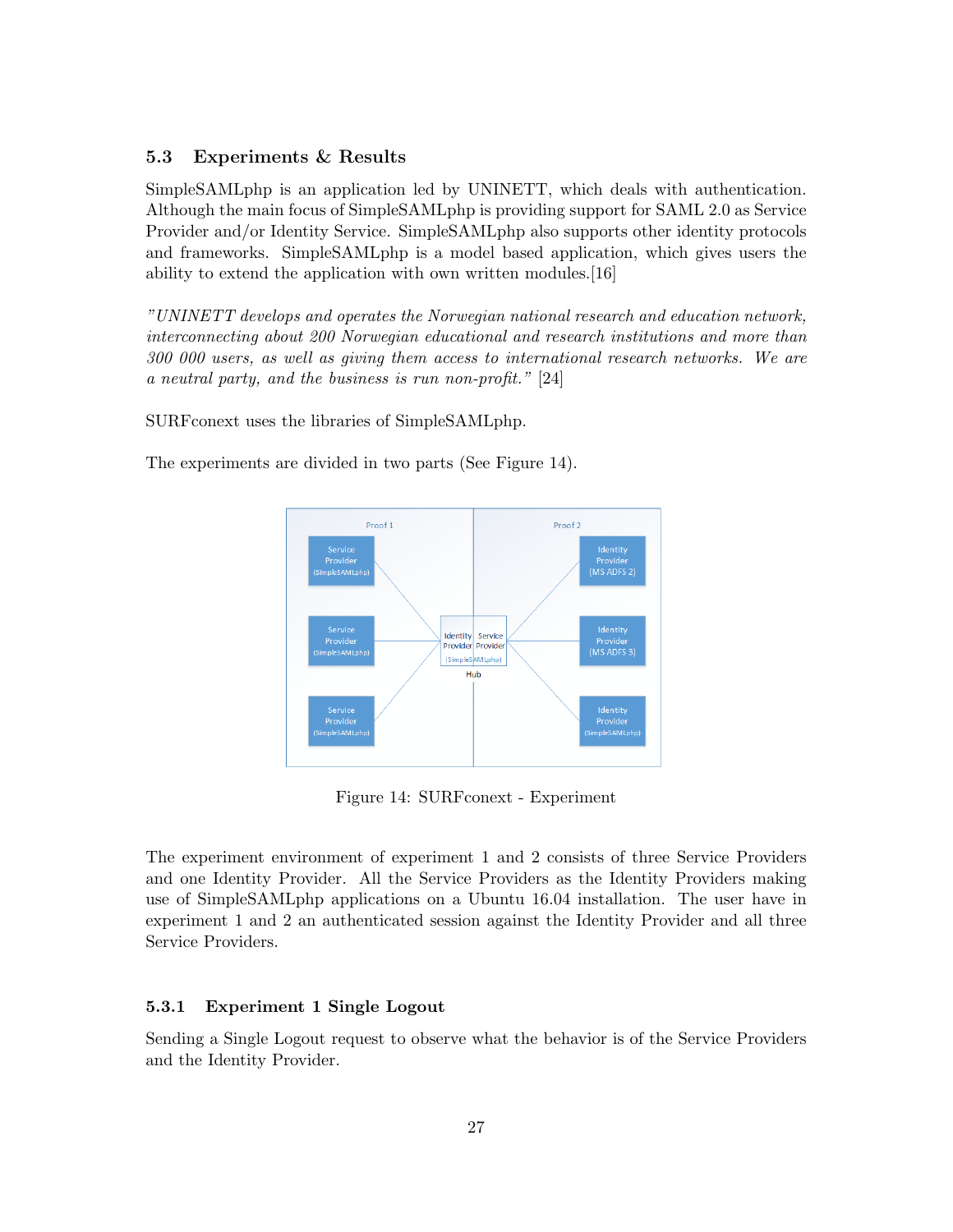### Results

The result of the experiment is that the authenticated session terminated by all the Service Providers and Identity Provider. When the users wanted to access a new application (Service Provider), the user needed to provide his credentials to the Identity Provider before getting access to the application.

## <span id="page-27-0"></span>5.3.2 Experiment 2 Partial Logout

Sending a Partial Logout request as described in section [5.2.3](#page-19-0) to observe what the behavior is of the Service Providers and the Identity Provider.

## Results

The result of performing a Partial Logout, as described in section [5.2.3](#page-19-0) resulted in that the user logged out only by the application (Service Provider) where the partially logout was initiated and the Identity Provider. The sessions by the other applications (Service Providers) remained authenticated. When the users wanted to access a new application (Service Provider), the user needed to provide his credentials to the Identity Provider before getting access to the application.

## <span id="page-27-1"></span>5.3.3 Experiments 3 between the Identity Provider and SURFconext

The third part consist of one Service Provider and three Identity Providers. The Service Provider and one Identity Providers are SimpleSAMLphp applications on a Ubuntu 16.04 installation. One Identity Provider make use of ADFS version 2 installed on a Windows 2008 R2 installation. The last Identity Provider make use of ADFS version 3 installed on a Windows 2012 R2 installation.

For this part we create three situations:

- 1. A user has an authenticated session to a SimpleSAMLphp Identity Provider and the Service Provider.
- 2. A user has an authenticated session to an ADFS version 2 Identity Provider and the Service Provider.
- 3. A user has an authenticated session to an ADFS version 3 Identity Provider and the Service Provider.

In all three situations we will perform a Single Logout request to observe what the behavior is of the Service Provider and the Identity Providers.

### Results

All the experiments had the same results. The authenticated session of the user were terminated by the Identity Providers and by the SURFconext emulator.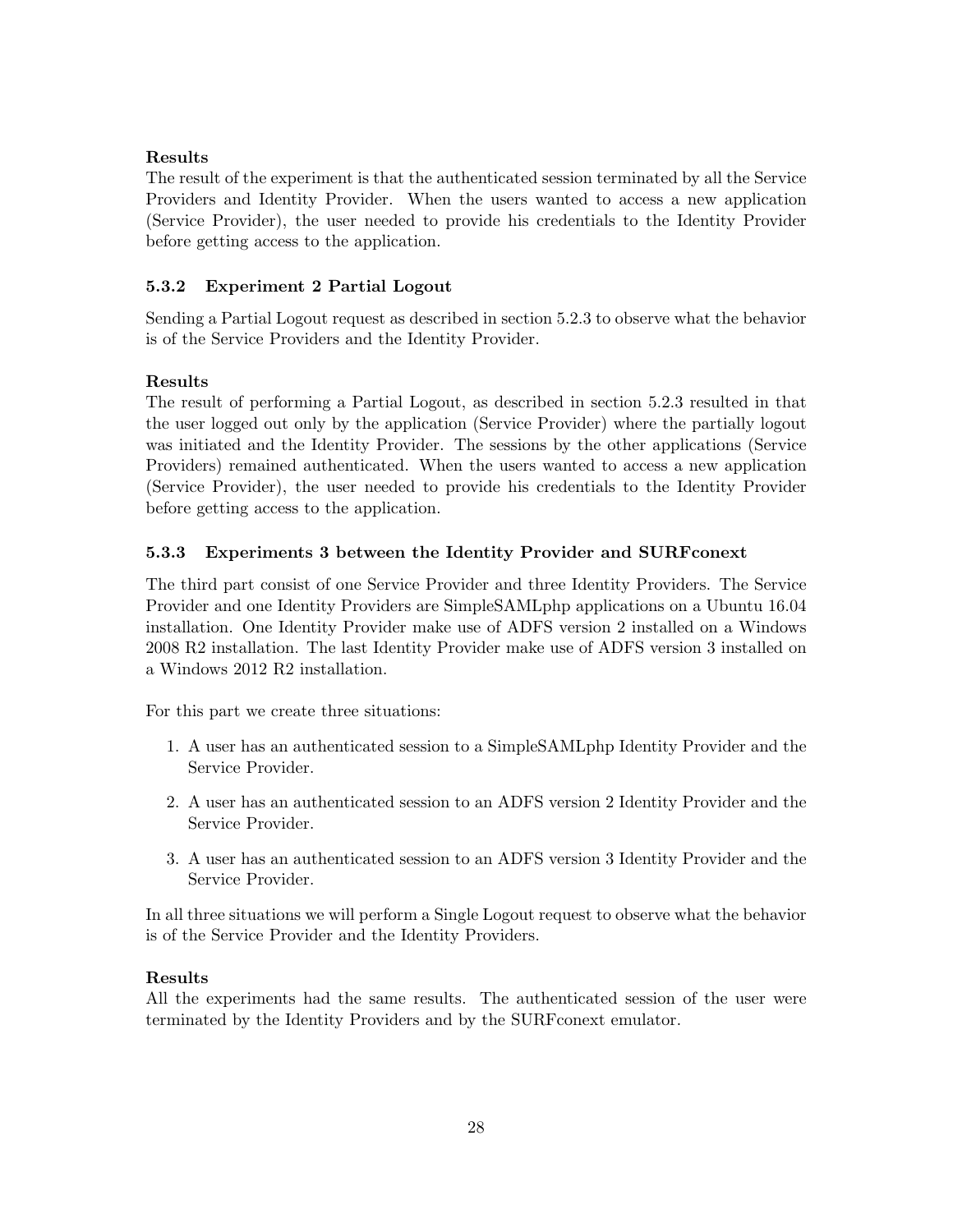## <span id="page-28-0"></span>6 Conclusion

During this research project, we have researched the possibilities of federated log out. One aim of this research was to define the user's expectation of federated log out. The end users define federated logout as Partial Logout. Partial logout is a concept whereby a user terminates the authenticated session of the corresponding application and not every authenticated sessions. The second aim to research possible solutions in an SAML 2.0 hub and spoke model of SURFconext. Based on the desk research we have defined four possible solutions; disabling Single Sign, defining new protocol for Partial Logout, using the Single Logout protocal for Partial Logout and using the ForceAuthn option in the authentication request. The most feasible solution for Partial Logout as what users expected is; to implement the "Single Logout protocol with the additional reason attribute" as described in section [5.2.3.](#page-19-0) The last aim of this research is to prove that the most feasible solution can work in a SAML 2.0 hub and spoke model. The experiments proved that the solution works in a hub and spoke model. The solutions can be implemented in phases and can work for all participants which implemented the Single Logout protocol. SURFconext needs to record session information.

## <span id="page-28-1"></span>7 Discussion

During this research we faced that the reason attribute is not used in by default. MS ADFS ignores the Consent, Destination, NotOnOrAfter and Reason attributes by default.[\[8\]](#page-31-15) This means that the solution can only work for Service Providers that are able to extend the logout request with the reason attribute.

SURFconext needs to store session information. With the minimum information as described in Section [5.2.3](#page-19-0) it 's not possible to trace a person. With the session information it's not possible to trace a person.

During the experiments, we used SimpleSAMLphp to build a proof of concept, because we had to less experience in PHP, we split the environment into two parts.

If the user has an authenticated session and access an application that doesn't have an log in button, the user will automatically (mostly without knowing) be logged in. The user can only logout by application that provide a logout button. We recommend the Service Provider to provide their applications with log in and log out functionality. In addition to turn off Single Sign On and use the reason attribute we have thought about using the ForceAuthn attribute, but this element requires again for user credentials, but it does not close the session and this is also undesirable.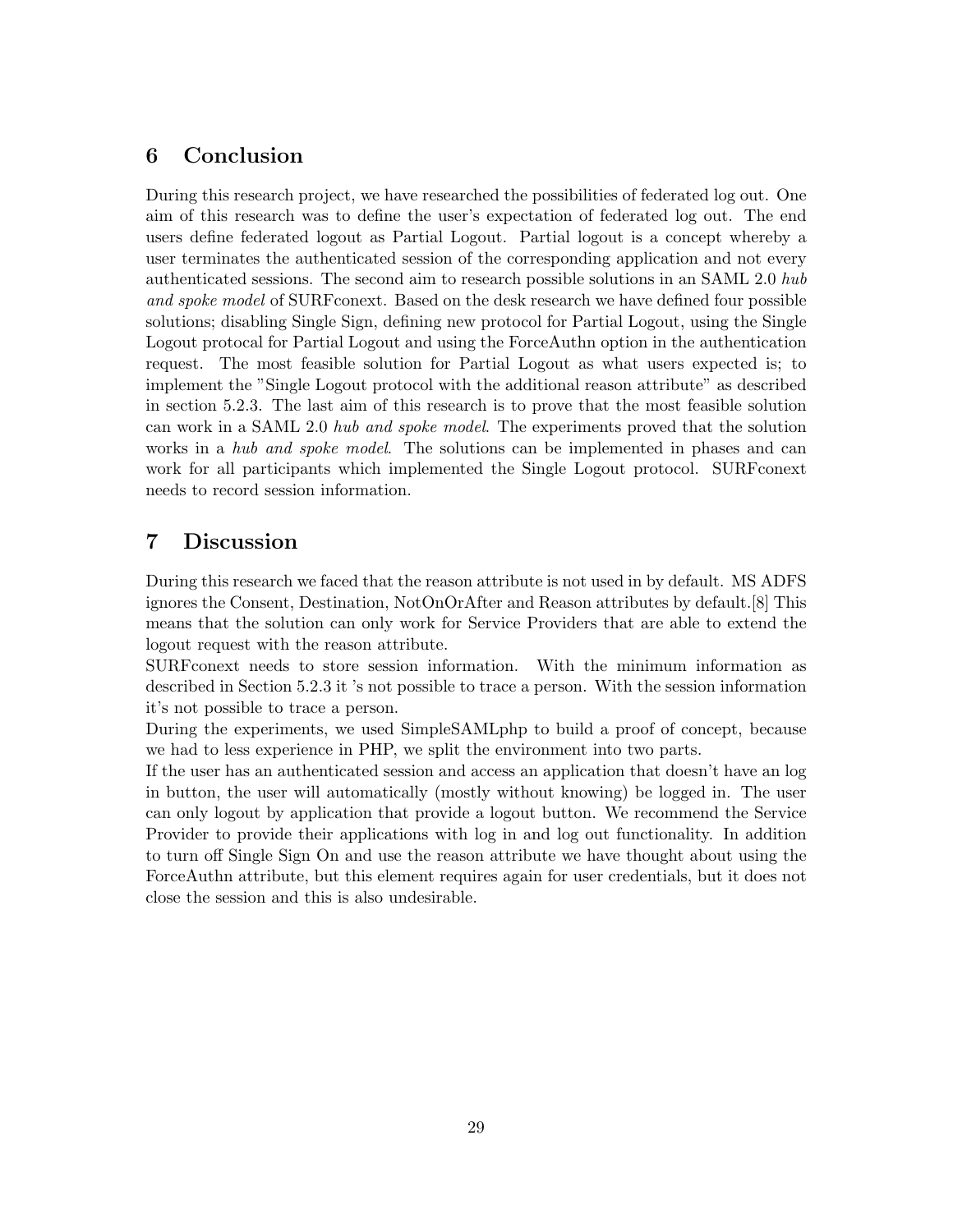## <span id="page-29-0"></span>8 Future Work

During our research we also thought about the additional features suggested by the Service Providers SURFcumulus and SURFspot and the following things can be done in the future.

- There are two types of bindings and these bindings are the front-channel and the back-channel. With the front-channel binding the users will be directed to another website. With the back-channel the user remains on the website and the Service Provider or Identity Provider will handle the request and response. Researching which type of binding is preferred for Partial Logout that is initiated from another Service Provider (for example a portal with the session overviews) in a hub and spoke model.
- In situations where a user wants to perform a Single Logout and one Service Provider did not respond. The authenticated session is terminated by the Identity Provider. The other Service Provider did not receive a logout request and their sessions are still authenticated. To increase the confidentiality in an federation, a research can be done to which opportunities there are for Service Providers to check if the token is still valid with the Identity Provider.
- Investigate what possibilities the new OpenID Connect protocol, which SURFconext starts to support in 2017, provides for implementing log out.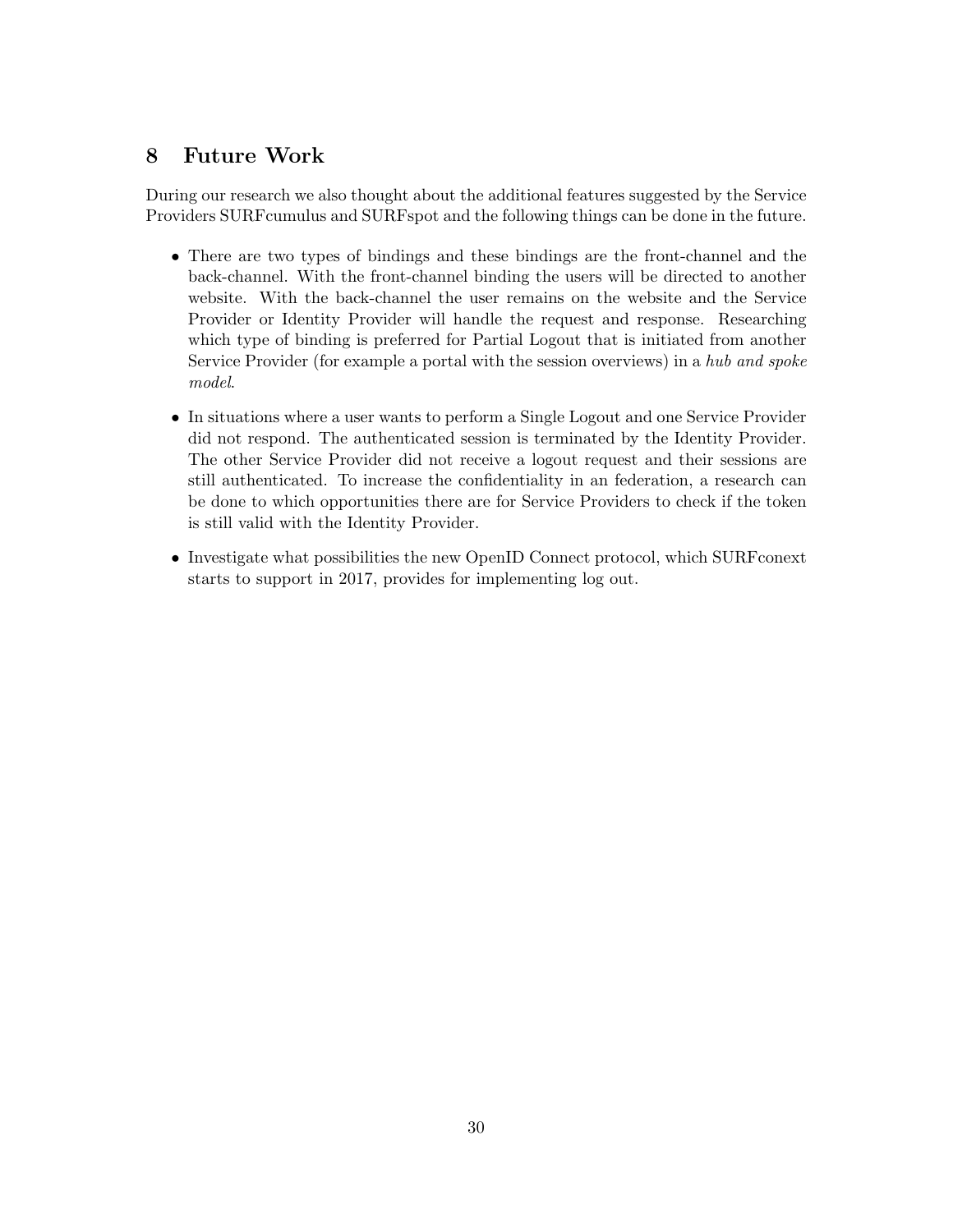# <span id="page-30-0"></span>9 Acknowledgment

We want to express our gratitude to our supervisors Thijs Kinkhorst and Joost van Dijk. We also want to thank the Service Providers we interviewed for their time and Dick Visser (GÉANT) for sharing his knowledge about SimpleSAMLphp.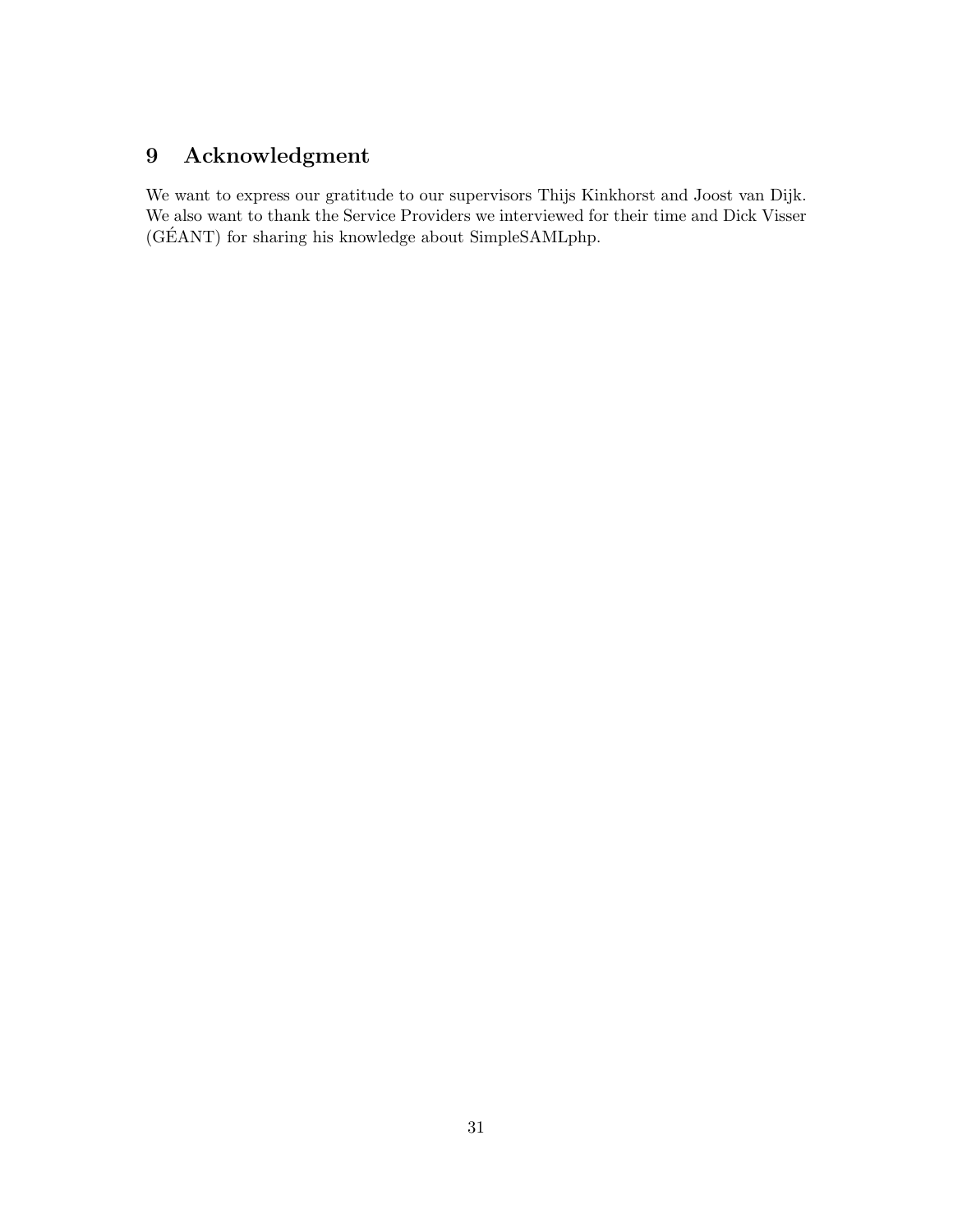## References

- <span id="page-31-0"></span>[1] Sneha Thakkar Dwiti Pandya, Khushboo Ram Narayan. An overview of various authentication methods and protocols. [http://www.ijcaonline.org/research/](http://www.ijcaonline.org/research/volume131/number9/pandya-2015-ijca-907389.pdf) [volume131/number9/pandya-2015-ijca-907389.pdf](http://www.ijcaonline.org/research/volume131/number9/pandya-2015-ijca-907389.pdf), 2015.
- <span id="page-31-4"></span>[2] Carol Geyer. History of saml. <http://saml.xml.org/history>, 2007.
- <span id="page-31-3"></span>[3] Nicole Harris. Refeds survey. <https://refeds.org/a/1561>, 2016.
- <span id="page-31-7"></span>[4] Thijs Kinkhorst and Joost van Dijk. As told to us by the surfconext team. 2017.
- <span id="page-31-2"></span>[5] Sherif Koussa. Federated identities: Openid vs saml vs oauth. [https:](https://softwaresecured.com/federated-identities-openid-vs-saml-vs-oauth/) [//softwaresecured.com/federated-identities-openid-vs-saml-vs-oauth/](https://softwaresecured.com/federated-identities-openid-vs-saml-vs-oauth/), 2013.
- <span id="page-31-12"></span>[6] labservant. The lab servant. <http://www.labservant.nl>, 2017.
- <span id="page-31-1"></span>[7] Paul Madson. Liberty alliance project white paper: Liberty id-wsf people service - federated social identity. [http://www.projectliberty.org/liberty/content/](http://www.projectliberty.org/liberty/content/download/387/2720/file/Liberty_Federated_Social_Identity.pdf) [download/387/2720/file/Liberty\\_Federated\\_Social\\_Identity.pdf](http://www.projectliberty.org/liberty/content/download/387/2720/file/Liberty_Federated_Social_Identity.pdf), 2005.
- <span id="page-31-15"></span>[8] Microsoft. Single sign-out saml protocol. [https://](https://docs.microsoft.com/en-us/azure/active-directory/develop/active-directory-single-sign-out-protocol-reference) [docs.microsoft.com/en-us/azure/active-directory/develop/](https://docs.microsoft.com/en-us/azure/active-directory/develop/active-directory-single-sign-out-protocol-reference) [active-directory-single-sign-out-protocol-reference](https://docs.microsoft.com/en-us/azure/active-directory/develop/active-directory-single-sign-out-protocol-reference), 2017.
- <span id="page-31-5"></span>[9] OASIS. Assertions and protocols for the oasis security assertion markup language (saml) v2.0. [http://docs.oasis-open.org/security/saml/v2.0/saml-core-2.](http://docs.oasis-open.org/security/saml/v2.0/saml-core-2.0-os.pdf) [0-os.pdf](http://docs.oasis-open.org/security/saml/v2.0/saml-core-2.0-os.pdf), 2005.
- <span id="page-31-11"></span>[10] OASIS. Saml v2.0 assertions and protocols. [https://docs.oasis-open.org/](https://docs.oasis-open.org/security/saml/v2.0/saml-core-2.0-os.pdf) [security/saml/v2.0/saml-core-2.0-os.pdf](https://docs.oasis-open.org/security/saml/v2.0/saml-core-2.0-os.pdf), 2005.
- <span id="page-31-10"></span>[11] OASIS. Saml v2.0 profiles. [https://docs.oasis-open.org/security/saml/v2.0/](https://docs.oasis-open.org/security/saml/v2.0/saml-profiles-2.0-os.pdf) [saml-profiles-2.0-os.pdf](https://docs.oasis-open.org/security/saml/v2.0/saml-profiles-2.0-os.pdf), 2005.
- <span id="page-31-9"></span>[12] OASIS. Saml v2.0 technical overview. [https://docs.oasis-open.org/security/](https://docs.oasis-open.org/security/saml/Post2.0/sstc-saml-tech-overview-2.0.html) [saml/Post2.0/sstc-saml-tech-overview-2.0.html](https://docs.oasis-open.org/security/saml/Post2.0/sstc-saml-tech-overview-2.0.html), 2008.
- <span id="page-31-13"></span>[13] Omnicard. Over omnicard. <http://www.omnicard.nl/over-omnicard/>, 2017.
- <span id="page-31-6"></span>[14] Joonas Ruuskanen Sanna Suoranta, Asko Tontti and Tuomas Aura. Logout in single sign-on systems. [https://pdfs.semanticscholar.org/e4b0/](https://pdfs.semanticscholar.org/e4b0/20decd4e522f1390a89b73f6449f6766e0b1.pdf) [20decd4e522f1390a89b73f6449f6766e0b1.pdf](https://pdfs.semanticscholar.org/e4b0/20decd4e522f1390a89b73f6449f6766e0b1.pdf), 2015.
- <span id="page-31-8"></span>[15] Shibboleth. Sloissues. [https://wiki.shibboleth.net/confluence/display/](https://wiki.shibboleth.net/confluence/display/CONCEPT/SLOIssues) [CONCEPT/SLOIssues](https://wiki.shibboleth.net/confluence/display/CONCEPT/SLOIssues), 2015.
- <span id="page-31-14"></span>[16] SimpleSAMLphp. Simplesamlphp. <https://www.simplesamlphp.org>, 2016.